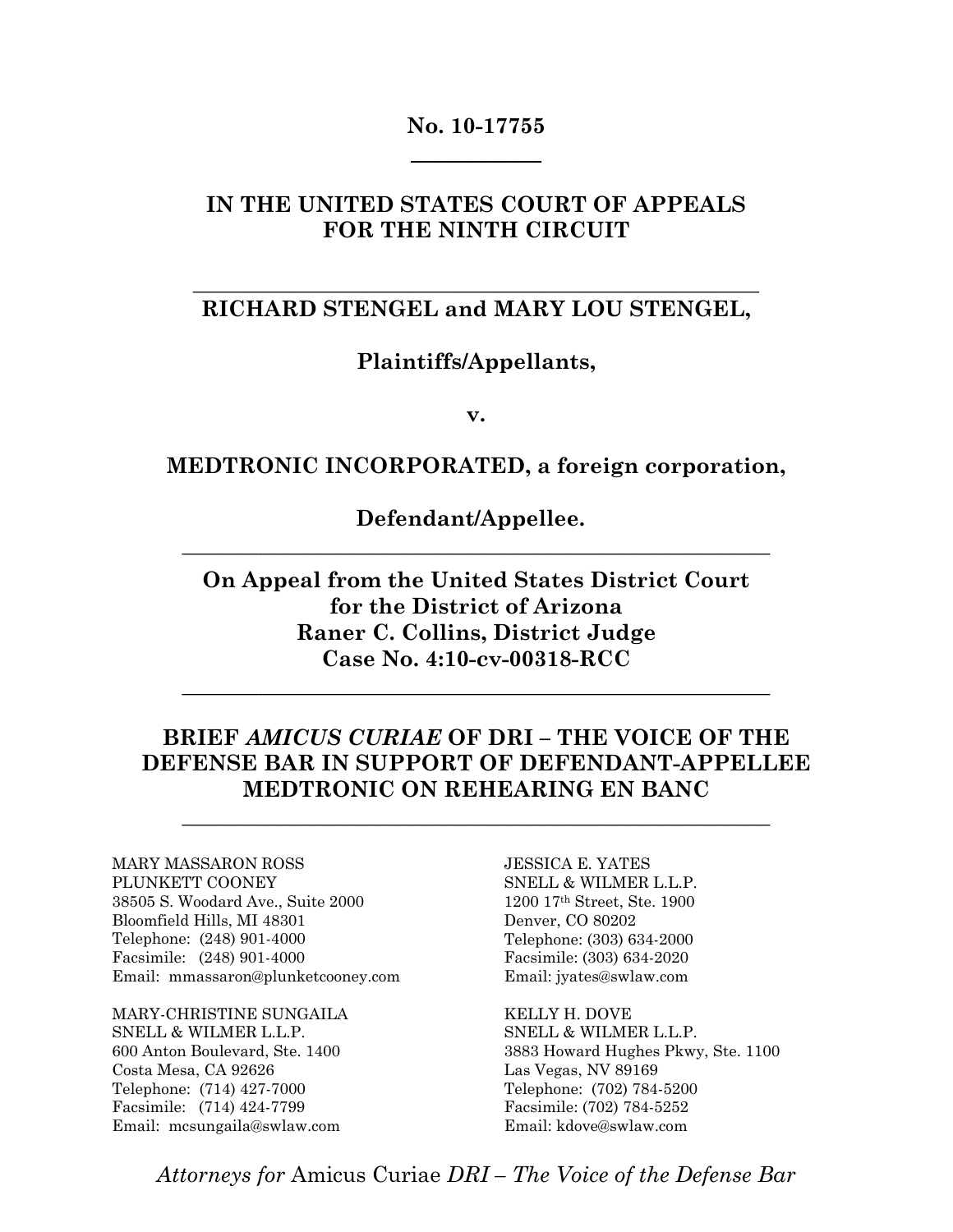# **CORPORATE DISCLOSURE STATEMENT**

Pursuant to Federal Rule of Appellate Procedure 26.1, disclosure is hereby made by *amicus curiae* DRI – The Voice of the Defense Bar of the following corporate interests:

- a. Parent companies of the corporation/association: None.
- b. Any publicly held company that owns ten percent (10%) or more of the corporation/association:

None.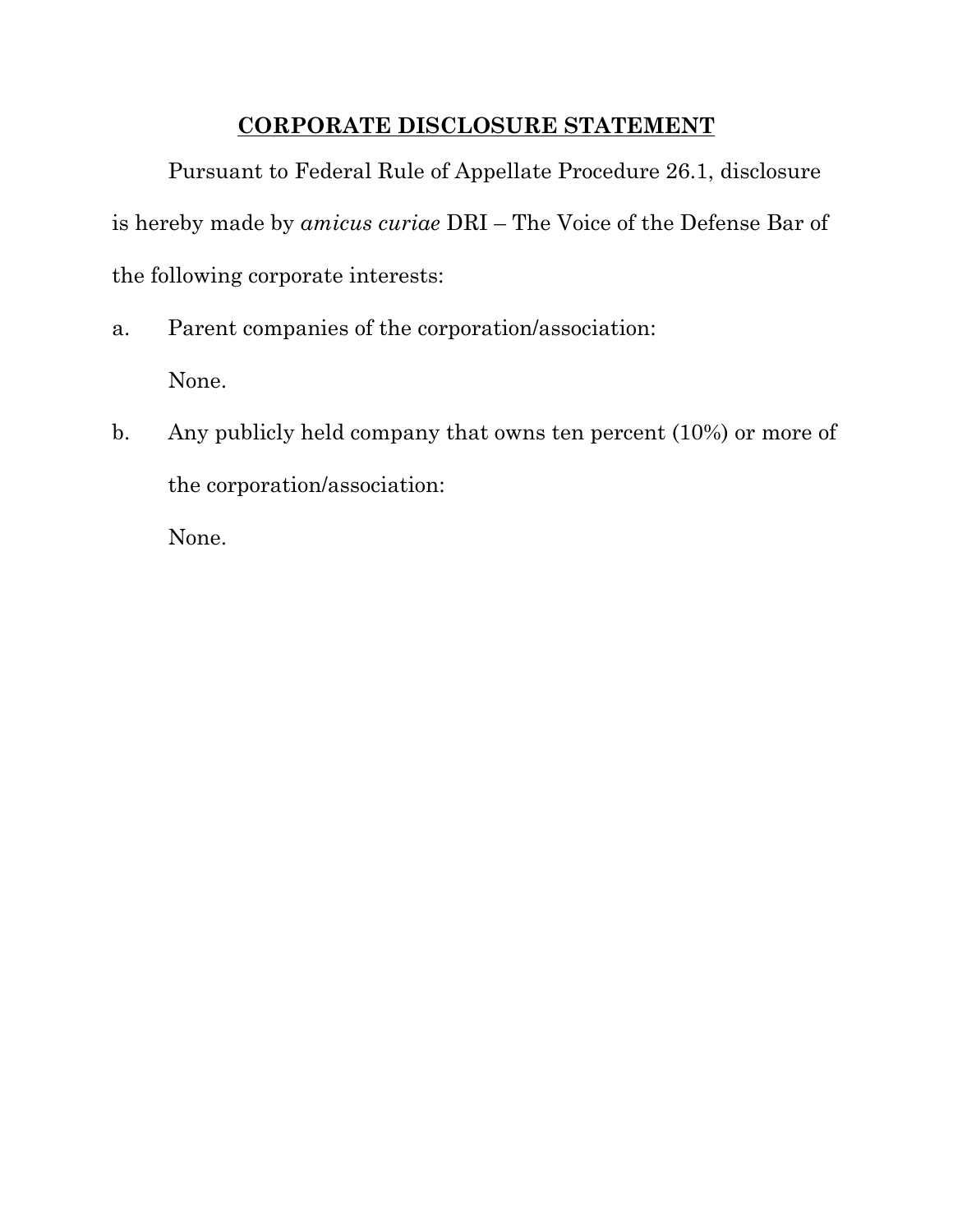# **Table of Contents**

| To Escape Preemption, State Law "Parallel Claims"<br>$\mathbf{I}$ .<br>Must Be Identical To Federal Requirements 4 |
|--------------------------------------------------------------------------------------------------------------------|
| II. The Majority Correctly Applies Implied Preemption                                                              |
|                                                                                                                    |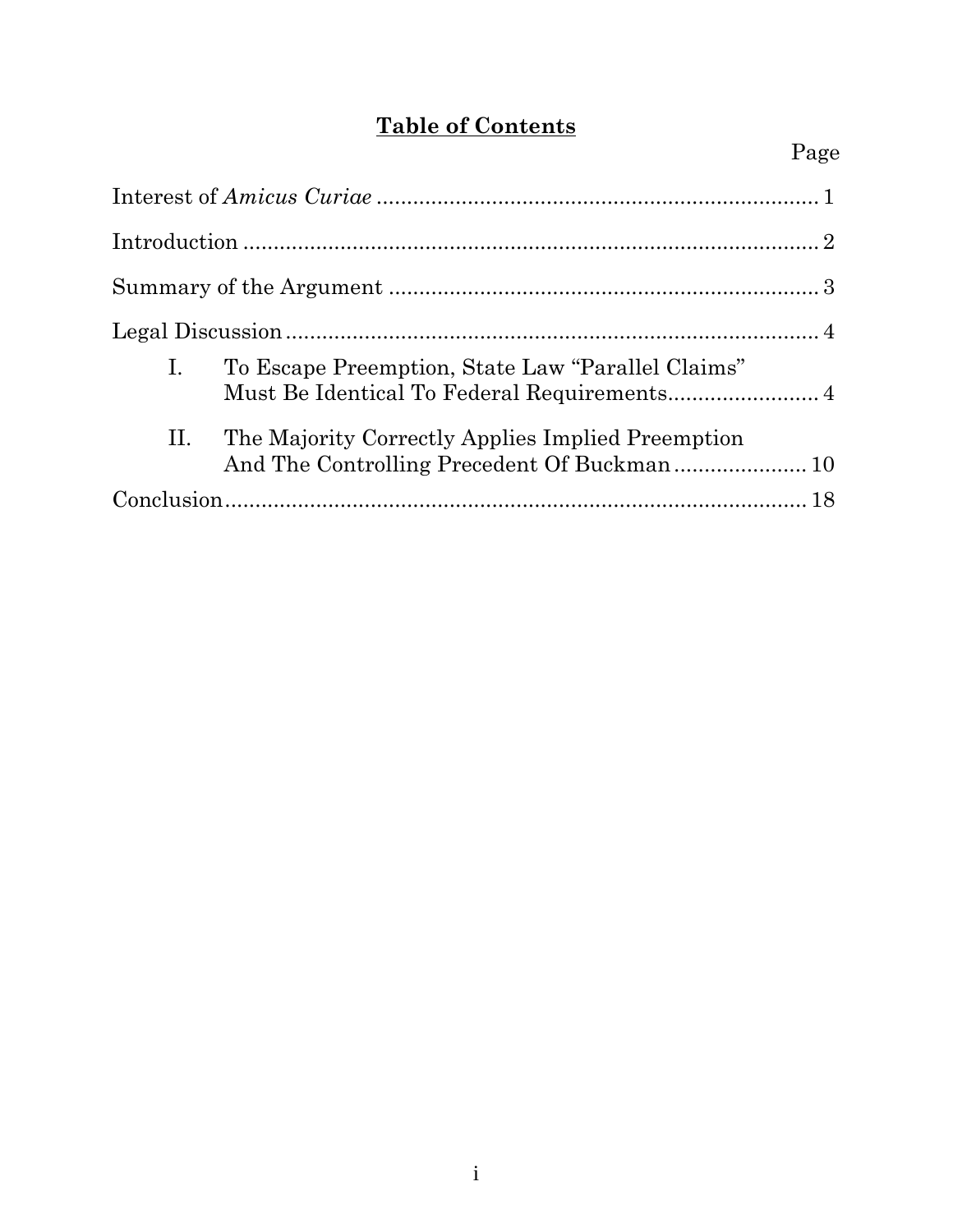# **Table of Authorities**

Page

# **Cases**

| Bass v. Stryker Corp.,                                              |
|---------------------------------------------------------------------|
| Bates v. Dow Agrosciences LLC,                                      |
| Buckman Co. v. Plaintiffs' Legal Committee,                         |
| Degelmann v. Advanced Med. Optics, Inc.,                            |
| In re Medtronic Inc.,                                               |
| Lofton v. McNeil Consumer & Specialty Pharm.,                       |
| McCutcheon v. Zimmer Holdings, Inc.,                                |
| McMullen v. Medtronic, Inc.,                                        |
| Medtronic v. Lohr,                                                  |
| PhotoMedex, Inc. v. Irwin,                                          |
| <i>Riegel v. Medtronic, Inc.,</i>                                   |
| Summit Technology, Inc. v. High-Line Medical Instruments Co.,<br>15 |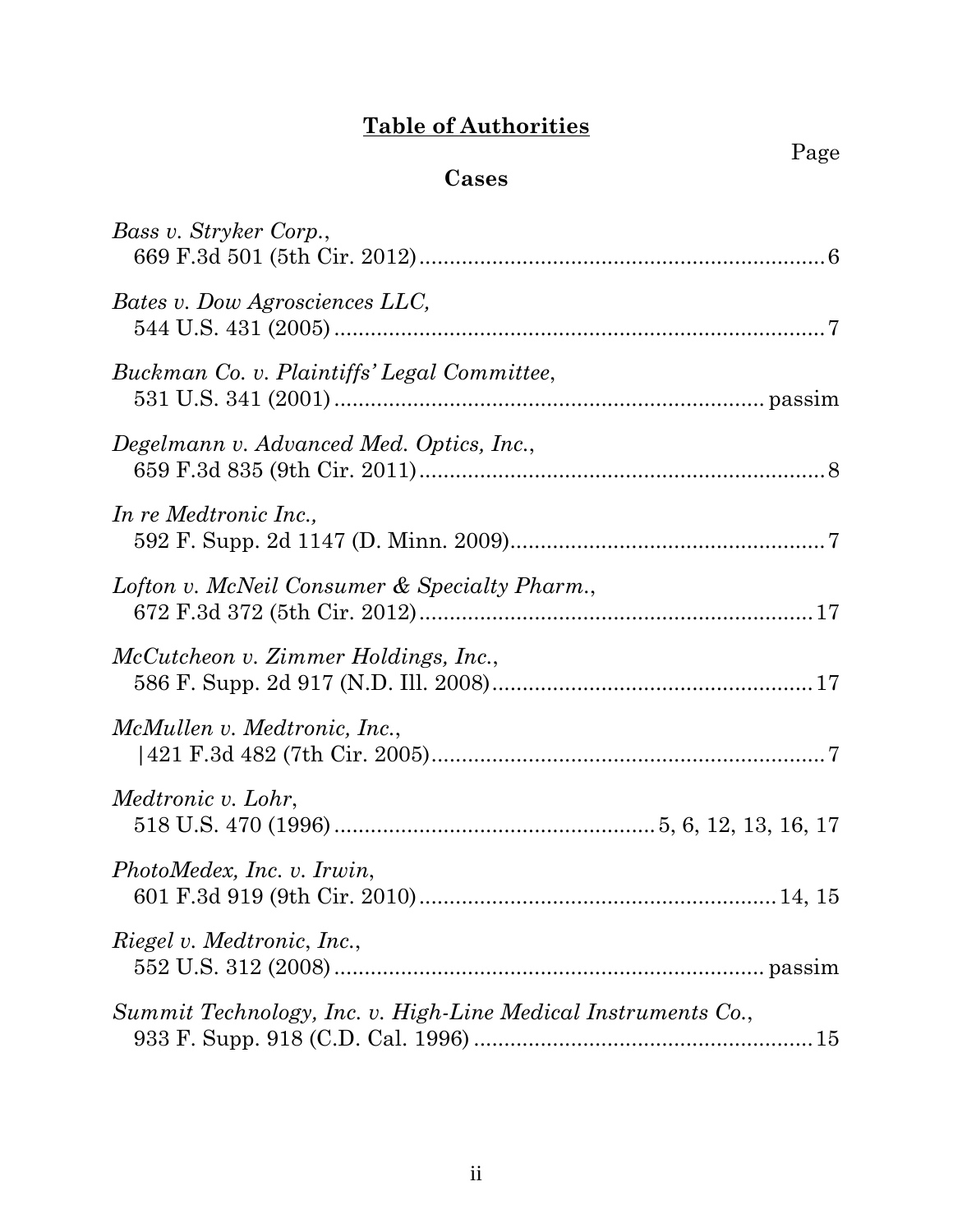| Walker v. Medtronic, Inc.,                  |  |
|---------------------------------------------|--|
|                                             |  |
|                                             |  |
| <i>Wolicki-Gables v. Arrow Int'l, Inc.,</i> |  |
|                                             |  |

#### **Statutes**

# **Other Authorities**

| Gregory J. Wartman, Life After Riegel:                                                                              |  |
|---------------------------------------------------------------------------------------------------------------------|--|
| A Fresh Look at Medical Device Preemption                                                                           |  |
| <i>One Year After Riegel v. Medtronic, Inc.,</i>                                                                    |  |
|                                                                                                                     |  |
| James M. Beck, The Food, Drug, and Cosmetic Act:<br>Searching for the Crossroads of Safety and Innovation: Article: |  |
| Federal Preemption in FDA-Regulated Product-Liability                                                               |  |
| Litigation: Where We Are And Where We Might Be Headed,                                                              |  |
|                                                                                                                     |  |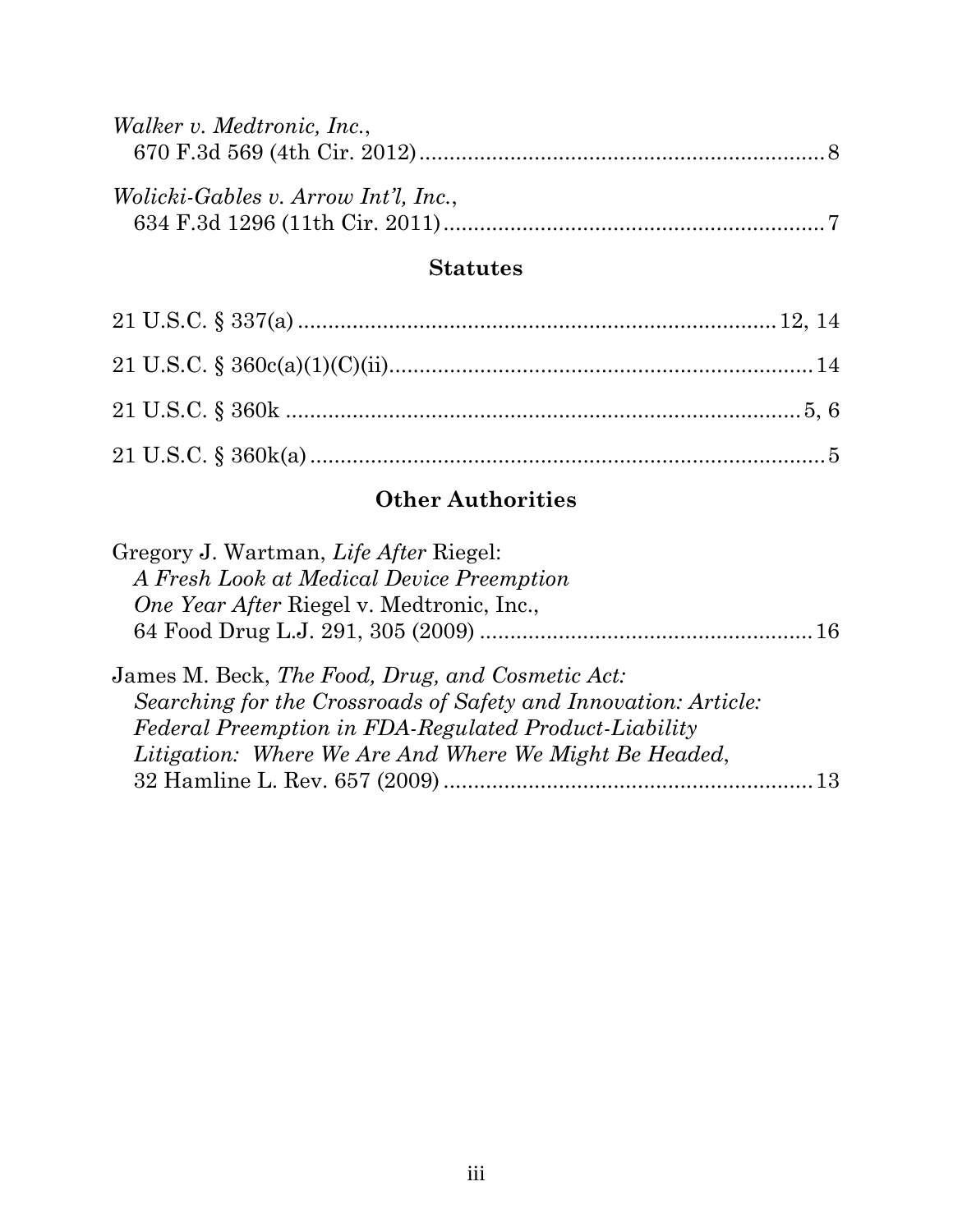#### **Interest of** *Amicus Curiae*<sup>1</sup>

*Amicus curiae* DRI – The Voice of the Defense Bar ("DRI") is an international organization comprised of approximately 22,000 attorneys defending businesses and individuals in civil litigation. DRI is committed to enhancing the skills, effectiveness, and professionalism of defense attorneys around the globe. Therefore, DRI seeks to address issues germane to defense attorneys, to promote the role of the defense attorney, and to improve the civil justice system in America. DRI has long been a voice in the ongoing effort to make the civil justice system more fair, efficient, and – where national issues are involved – consistent. To promote these objectives, DRI participates as *amicus curiae* in cases such as this that raise issues of importance to its membership and to the judicial system.

DRI is particularly well-situated to provide the Court with context for the important issues raised by this case. DRI and its members have extensive experience in defending private lawsuits under the Food, Drug, and Cosmetics Act and related regulations and have an acute

-

<sup>&</sup>lt;sup>1</sup> The parties have consented to the filing of this brief. No counsel for a party authored this brief in whole or in part and no person or entity, other than *amicus curiae* and its counsel, made a monetary contribution to its preparation or submission.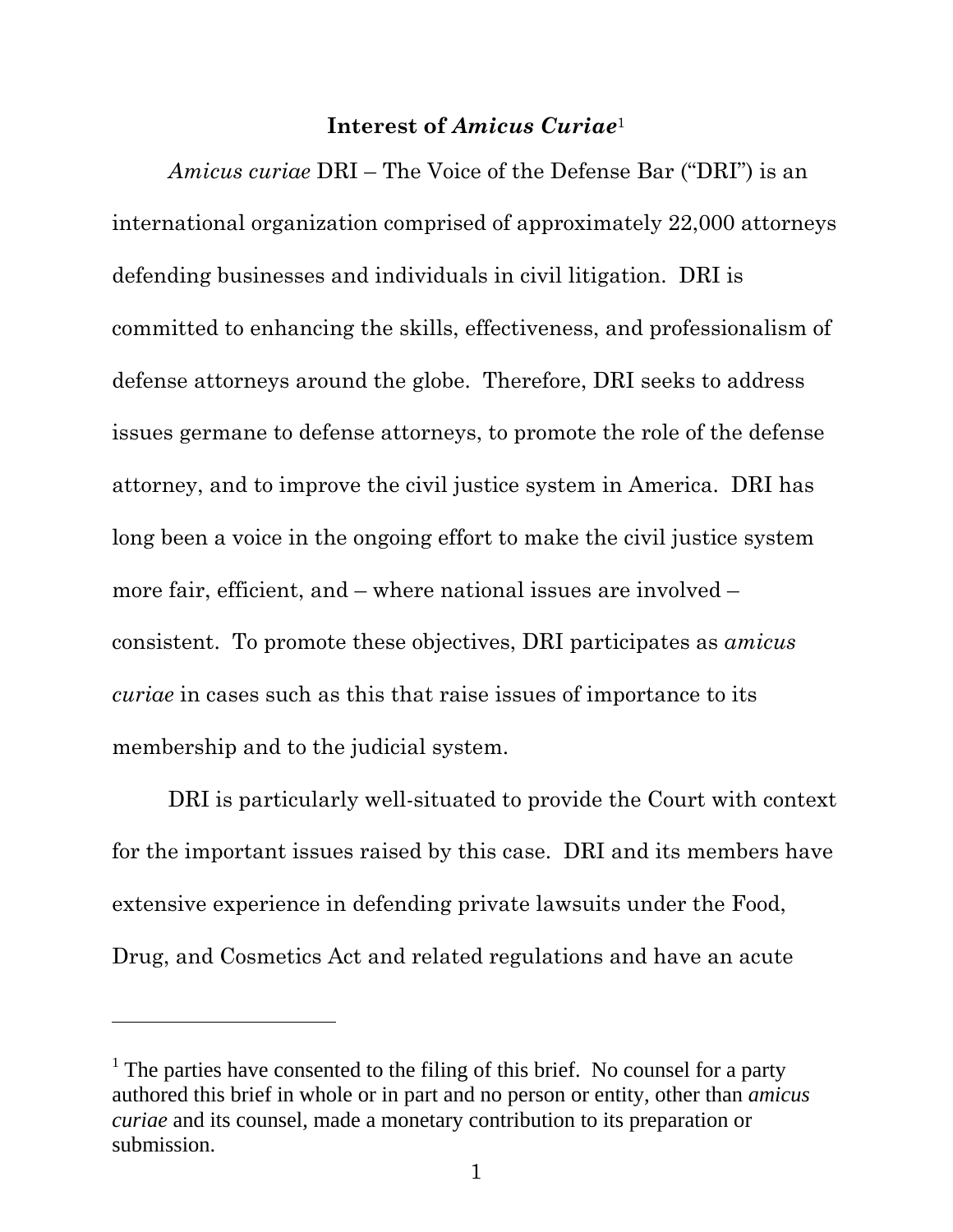appreciation for the issues that prompted Congress to enact a broad federal scheme to place the authority for regulating medical devices with the federal agency tasked with doing so, foster consistent and uniform standards, and limit interference from conflicting state law tort claims.

#### **Introduction**

Congress's enactment of the Medical Device Amendments ("MDA") of 1976 created a scheme of federal safety oversight that broadly preempts state laws. This case raises issues concerning the scope of both express and implied preemption in light of the MDA, both of which have wide-spread implications: (1) what constitutes a "parallel claim" under state law that would fit through the narrow express preemption gap under *Riegel v. Medtronic*, *Inc.*, 552 U.S. 312 (2008); and (2) whether a state law claim founded on an alleged reporting violation to the Food and Drug Administration ("FDA") – no matter how it is framed – fits within the scope of implied preemption under *Buckman Co. v. Plaintiffs' Legal Committee*, 531 U.S. 341 (2001). Underlying these questions is the important policy behind Congress's enactment of broad preemption for medical devices, which recognizes that preemption serves the important task of limiting the "extraneous pull" of state tort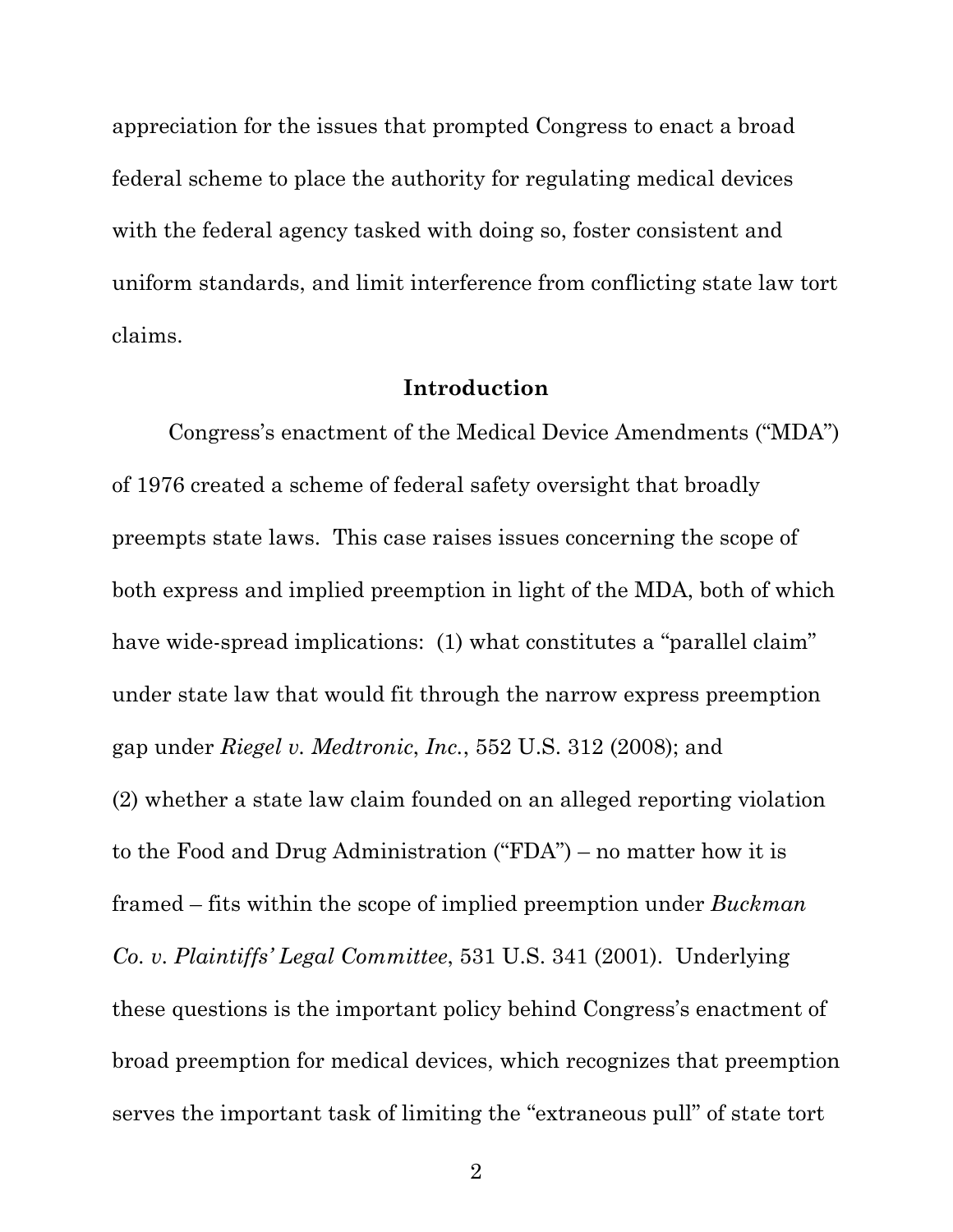claims on the FDA's execution of its statutory responsibilities to balance risks and benefits in regulating medical devices.

DRI respectfully contends that the majority opinion in this case properly applied the preemption analyses and reached the right conclusions. This e*n banc* court should reach similar conclusions.

#### **Summary of the Argument**

The majority panel opinion in this case correctly follows *Riegel* in holding that state law safety and effectiveness claims are squarely preempted by the MDA, as are Plaintiffs' attempts at adding a new safety requirement – an alleged state law duty to send medical device correction notices to physicians. Likewise, to the extent Plaintiffs' allegations fall within a "failure to warn" class of cases, they too are impliedly preempted under *Buckman.*

The dissent apparently laments this outcome, perhaps out of concern that the United States Supreme Court has left little room for conventional state tort theories to operate. But Congress has been fully aware of Supreme Court jurisprudence in the area of medical device preemption over the years, and has not sought to create additional exceptions to preemption. Instead, Congress recognizes that for the FDA to operate effectively – and for manufacturers to be able to create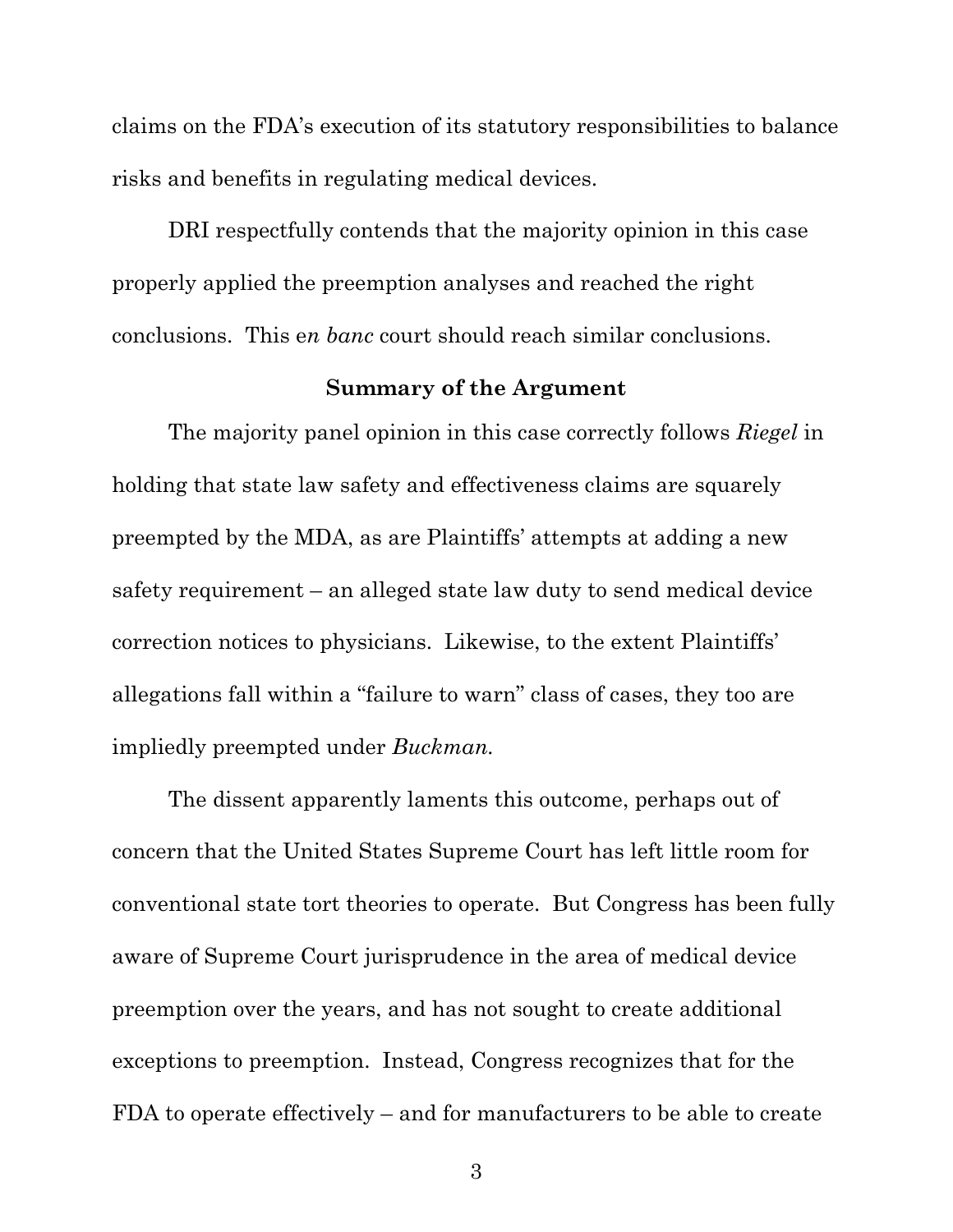and distribute medical devices that can offer important and even lifesaving treatments – the federal government needs to dominate the field of legal duties imposed upon such manufacturers. There is nothing that calls for a sea change now in the application of *Riegel* and *Buckman*. Therefore, this *en banc* Court should, like the majority panel opinion, determine that both express and implied preemption preclude Plaintiffs' state law claims.

#### **Legal Discussion**

## **I. To Escape Preemption, State Law "Parallel Claims" Must Be Identical To Federal Requirements**

Both the majority and dissent in the panel opinion for this case acknowledge the controlling precedent of *Riegel v. Medtronic*, 552 U.S. 312 (2008), in which the Supreme Court held that Class III medical devices approved pursuant to the FDA's rigorous pre-market approval ("PMA") process, such as the one involved in this case, are exempt from all common law claims that impose requirements different from or in addition to the FDA's requirements. *Riegel*, 552 U.S. at 330. *Riegel*  stands for the proposition that Congress intended broad preemption to govern state claims regarding such devices to ensure that the FDA can effectively vet medical devices and weigh risks and benefits prior to approval. In *Riegel*, the Supreme Court suggested that the MDA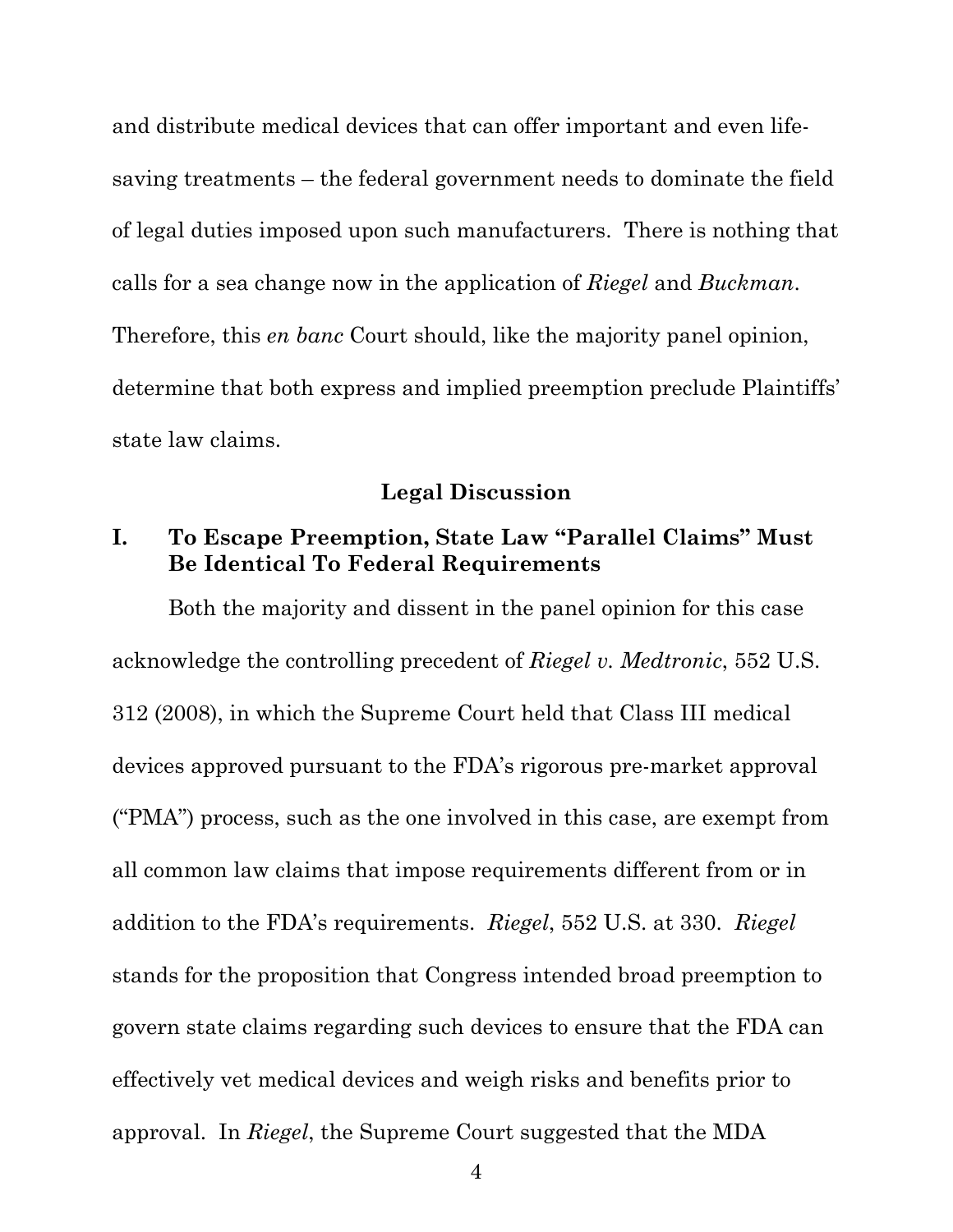preemption clause does not expressly preempt parallel claims. *Id.* 21 U.S.C. section 360k "does not prevent a State from providing a damages remedy for claims premised on a violation of FDA regulations; the state duties in such a case 'parallel,' rather than add to, federal requirements." *Id.* (citing *Medtronic v. Lohr*, 518 U.S. 470, 495 (1996)).

*Riegel*'s exception for "parallel claims" has been the focus of much litigation in recent years, and indeed, the majority and dissent in this case disagree about how the *Riegel* exception should be applied in this case. However, this Court need not wade into the dispute concerning the scope of the "parallel claims" exception in this case, as preemption can be determined based on a straightforward application of express preemption under Section 360k and *Riegel.*

Under *Riegel,* a court must first "determine whether the Federal Government has established requirements applicable [to the device at issue]." If so, the court "must then determine whether the [plaintiff's] common-law claims are based upon [state law] requirements with respect to the device that are 'different from, or in addition to' the federal ones, and that relate to safety and effectiveness." *Riegel*, 552 U.S. at 321-22 (citing § 360k(a)). In short, *Riegel* held that the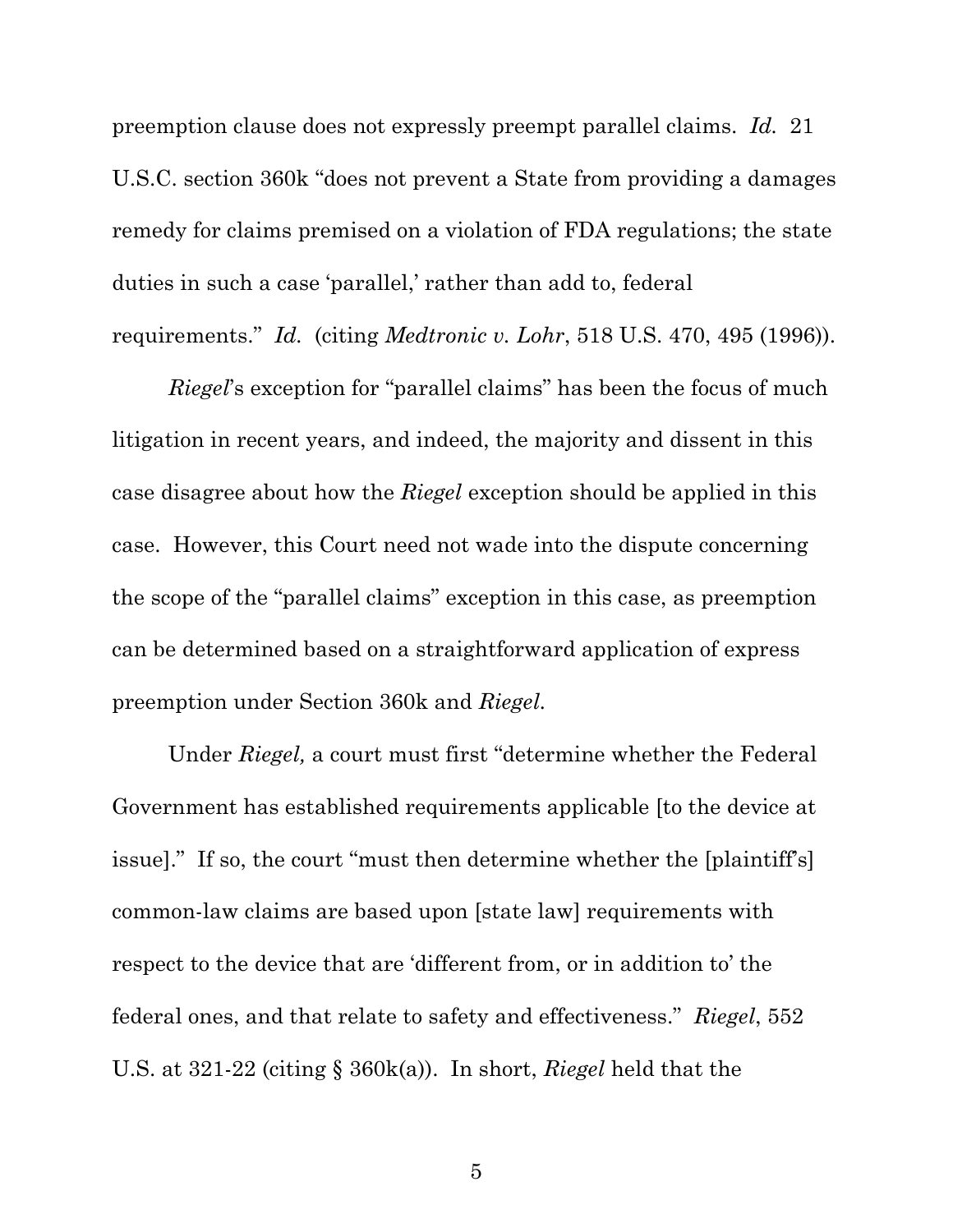preemption provision of the MDA bars common law claims challenging the safety and effectiveness of PMA medical devices. *Id.* at 324.

The Supreme Court previously held in *Medtronic, Inc. v. Lohr*, 518 U.S. 470, 495 (1996), that section 360k does not prevent a state from providing damages for violations of common law duties when those duties parallel, rather than add to, federal requirements. *Riegel* did not abandon that holding, but also left no doubt that many such duties as traditionally pled do not meet the strict requirements for a parallel claim. *Riegel*, 552 U.S. at 329-30 (citing *Lohr*, 518 U.S. at 495). *See also Bass v. Stryker Corp.*, 669 F.3d 501, 512 (5th Cir. 2012) (plaintiff states a parallel claim if he "pleads that a manufacturer of a Class III medical device failed to comply with either the specific processes and procedures that were approved by the FDA or the CGMPs [Current Good Manufacturing Practice] themselves and that this failure caused the injury"). A state law claim may, however, impose burdens on the plaintiff that are narrower than the applicable federal duties, such as requiring a showing of negligence. *Riegel*, 552 U.S. at 329-30. Medical device manufacturers have relied on *Lohr, Riegel* and cases applying both preemption and the narrow exceptions to preemption for their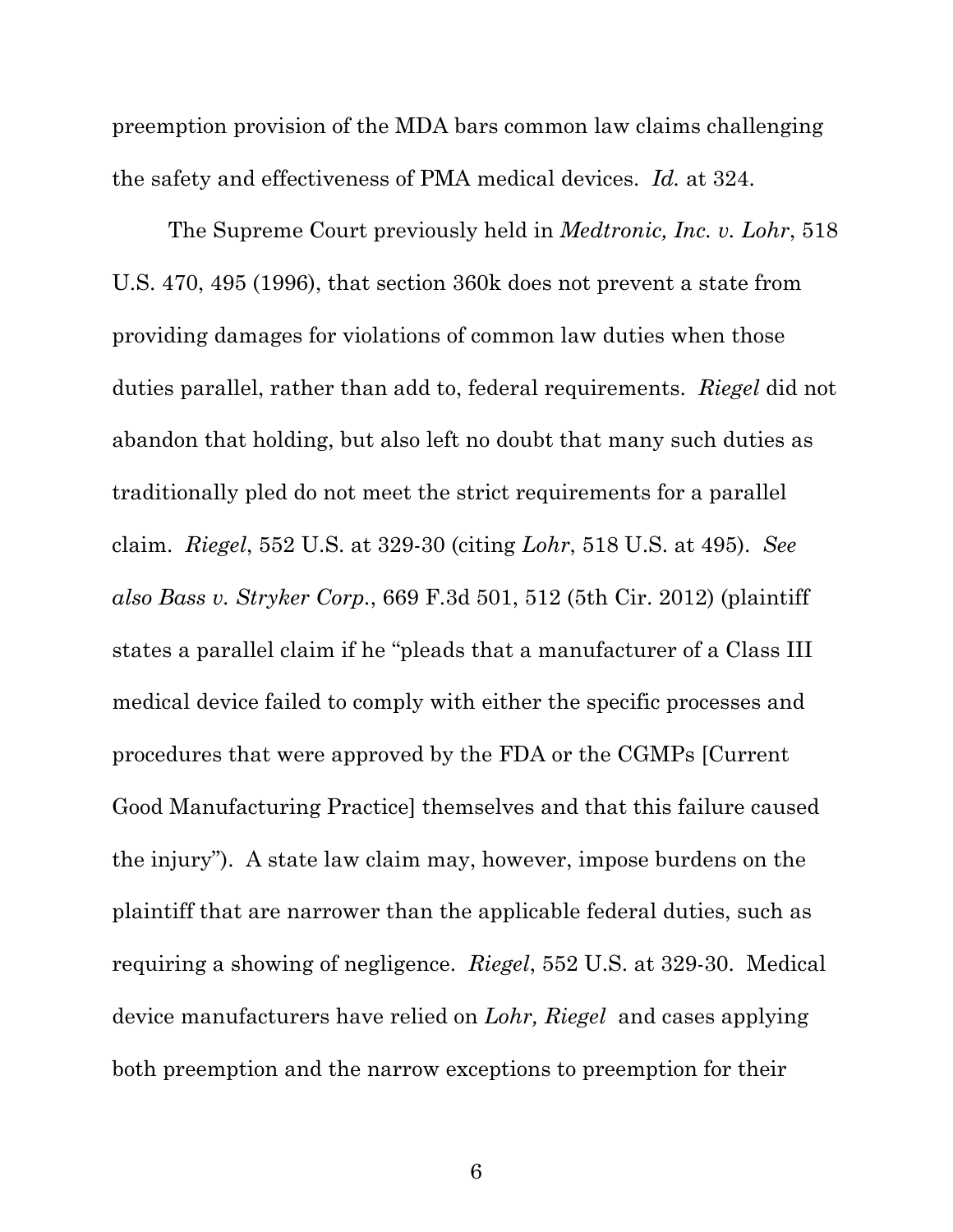understanding that they do not need to comply with any duties additional to or different from those required by the FDA.

The dissent's approach would seriously unsettle manufacturers' expectations about what should be at this point settled law. What the dissent in this case fails to recognize is that for a state law claim to be "parallel" so as to escape preemption, the claim's requirements must be *identical* to those imposed by federal law. Colloquially, "parallel" can mean "similar," "analogous," or "heading in the same direction." But for a claim to be parallel within the meaning of *Riegel*, the duties must be identical or at least "genuinely equivalent." *See McMullen v. Medtronic, Inc.*, 421 F.3d 482, 489 (7th Cir. 2005) (citing *Bates v. Dow Agrosciences LLC,* 544 U.S. 431, 454 (2005)). "State and federal requirements are not genuinely equivalent if a manufacturer could be held liable under the state law without having violated the federal law." *Id.* Thus, to defeat express preemption, "'[p]laintiffs cannot simply incant the magic words '[Appellees] violated FDA regulations' …." *Wolicki-Gables v. Arrow Int'l, Inc.*, 634 F.3d 1296, 1301 (11th Cir. 2011) (quoting *In re Medtronic Inc.,* 592 F. Supp. 2d 1147, 1158 (D. Minn. 2009)).

The majority panel opinion in this case concluded that Plaintiffs' strict liability, negligence and warranty claims "generally challenged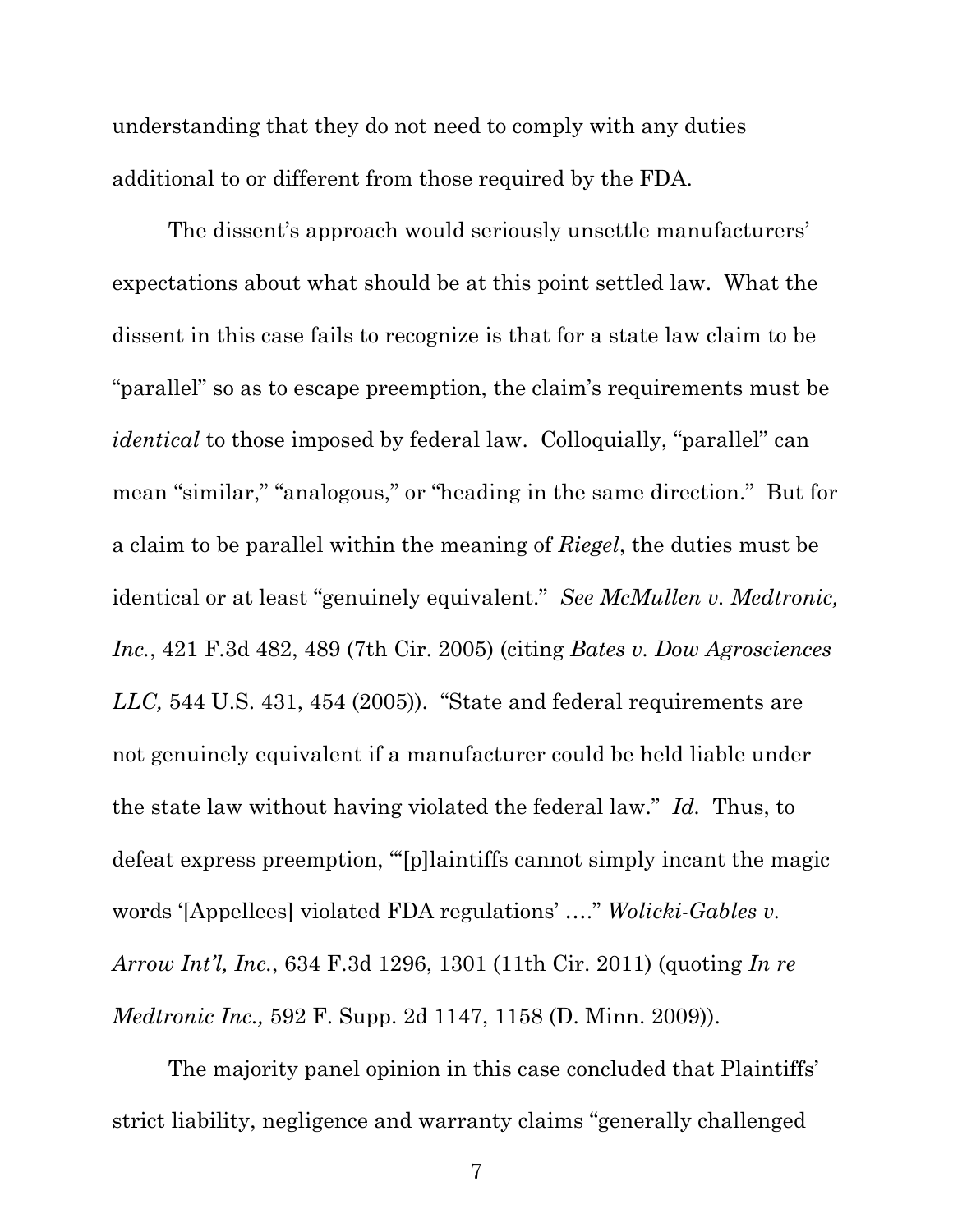the safety and effectiveness" of the medical device in question "without any hint of an allegation" that Medtronic violated FDA regulations. (Maj. Op. at 4092.) "Safety and effectiveness" claims are squarely preempted under *Riegel.* The majority also looked to Plaintiffs' proposed amended complaint, which claimed that Medtronic should have sent a medical device correction notice to physicians. Again, because such a claim is premised on an obligation not imposed by, but instead is additional to, those imposed by the FDA, any such claim also would be expressly preempted. *Id.; see also Degelmann v. Advanced Med. Optics, Inc.*, 659 F.3d 835, 842 (9th Cir. 2011) (holding class's state law claims were preempted because they sought to impose requirements regarding disinfectants in lens solutions that were in addition to federal requirements); *Walker v. Medtronic, Inc.*, 670 F.3d 569, 578 (4th Cir. 2012) (holding that no parallel claim was asserted where plaintiff's claim sought to impose state law requirements more stringent than federal requirements).

The issue of what constitutes a "parallel" claim reaches far beyond the respective components of various state law claims. Implicit in the parallel claims analysis is a recognition that the state tort system can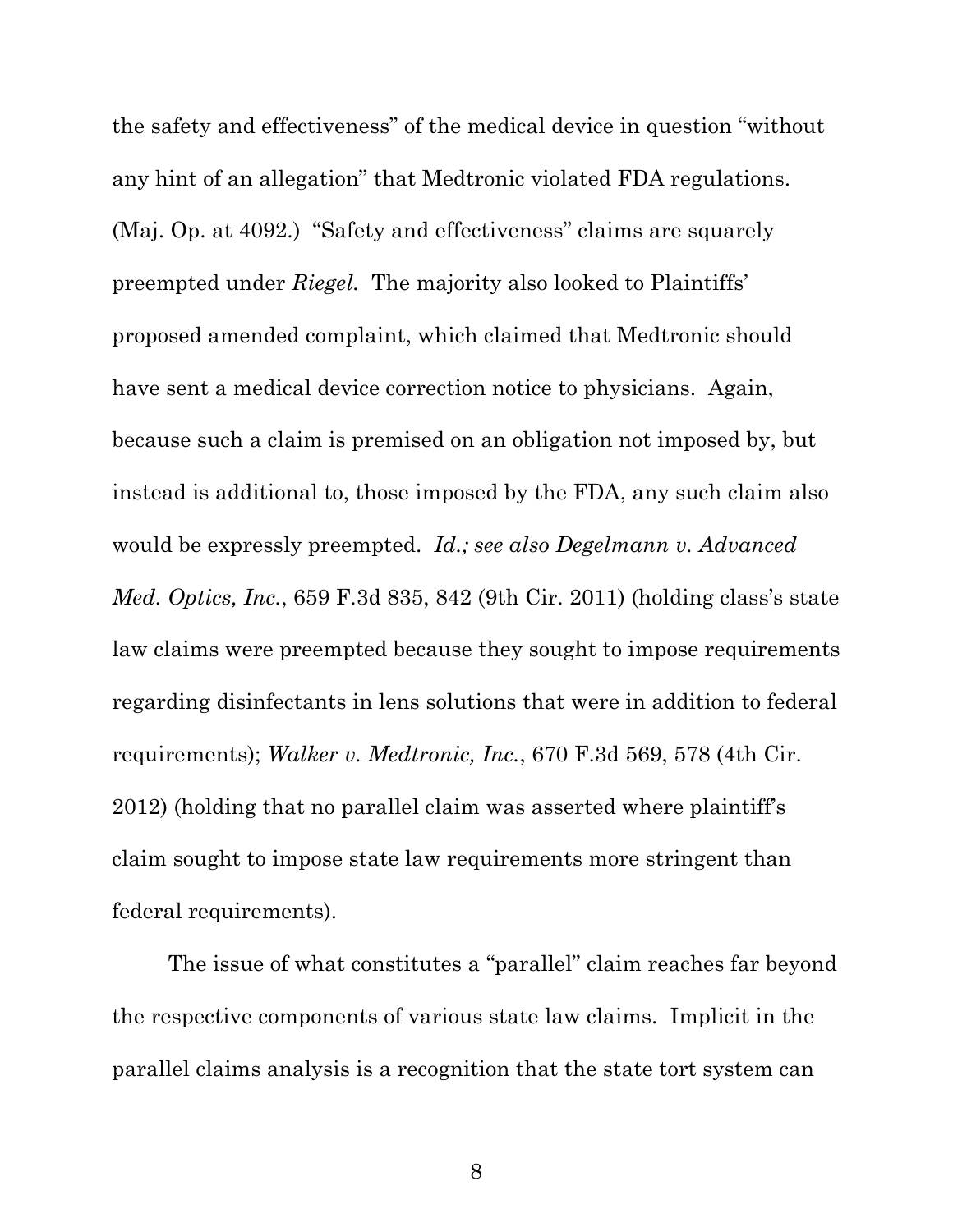"disrupt[] the federal scheme no less than state regulatory law to the

same effect," and possibly more so:

Indeed, one would think that tort law, applied by juries under a negligence or strict-liability standard, is less deserving of preservation. A state statute, or a regulation adopted by a state agency, could at least be expected to apply cost-benefit analysis similar to that applied by the experts at the FDA: How many more lives will be saved by a device [that], along with its greater effectiveness, brings a greater risk of harm? *A jury, on the other hand, sees only the cost of a more dangerous design, and is not concerned with its benefits; the patients who reaped those benefits are not represented in court*.

*Riegel*, 552 U.S. at 325 (emphasis added). Accordingly, state law claims that are not parallel to federal requirements necessarily do not account for the individuals who might benefit from higher risk medical treatments or devices that are available only because the FDA, based on a careful assessment, concluded that the potential benefits to many patients outweigh the potential risks to a few. In other words, the statute "suggests that the solicitude for those injured by FDA-approved devices . . . was overcome in Congress's estimation by solicitude for those who would suffer without new medical devices if juries were allowed to apply the tort law of 50 States to all innovations." *Id*. at 326.

In summary, the dissent erroneously ignores the rigors of what constitutes a "parallel" state claim. In contrast, the majority's approach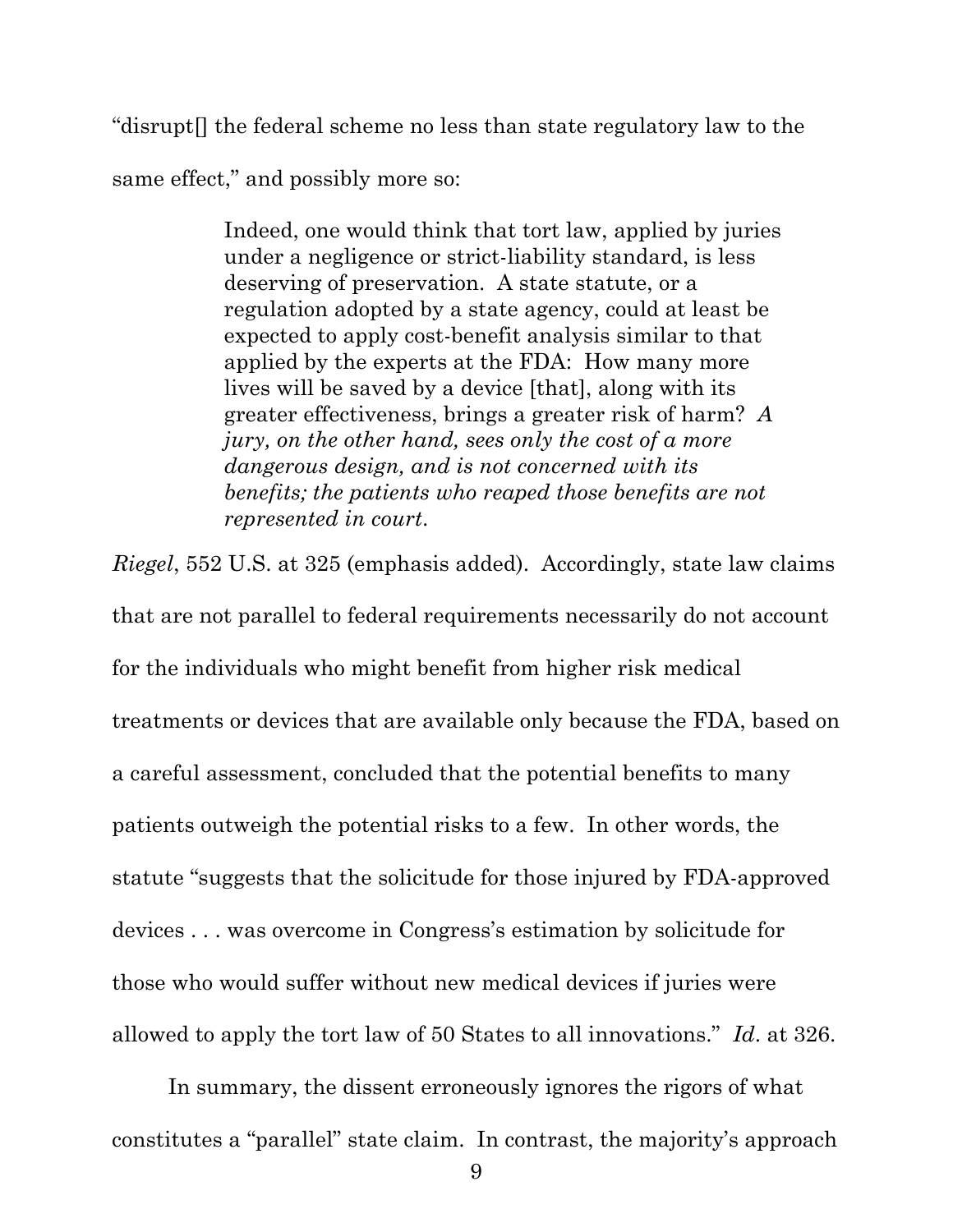is faithful to *Riegel* and correctly applies *Riegel* as controlling Supreme Court precedent to hold that the Stengels are attempting to assert a non-parallel state claim. This Court acting *en banc* should hold the same.

## **II. The Majority Correctly Applies Implied Preemption And The Controlling Precedent Of** *Buckman*

Another area of potential confusion in the area of preemption and medical devices is the holding of implied preemption in *Buckman Co. v. Plaintiffs' Legal Comm.*, 531 U.S. 341, 343 (2001). The majority and dissent both recognize that under *Buckman*, any "fraud-on-the-FDA" claims are impliedly preempted, but disagree in this case over whether the Plaintiffs could re-cast their claims as an alleged violation of Medtronic's reporting duties to the FDA. As with express preemption under *Riegel,* implied preemption under *Buckman* actually is straightforward here, and the principles set forth in *Buckman* should be underscored by this Court acting *en banc*.

In *Buckman*, the Supreme Court held that state law fraud-on-the-FDA claims conflict with and are impliedly preempted by federal law. That case involved a group of plaintiffs who claimed injuries resulting from the use of orthopedic bone screws. *Buckman*, 531 U.S. at 343. The *Buckman* plaintiffs alleged that the defendant made fraudulent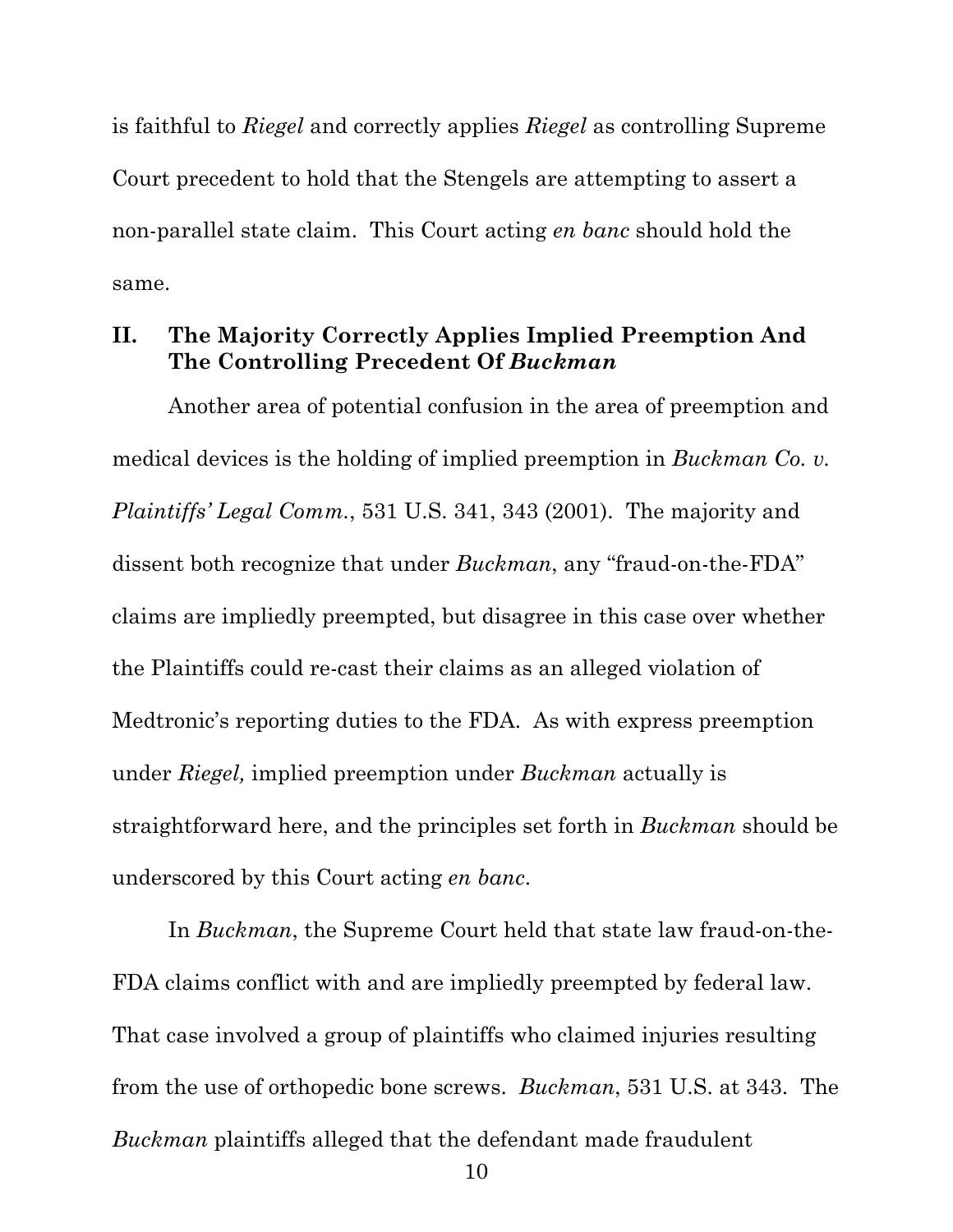representations to the FDA during the course of obtaining market approval. *Id.* In holding that the plaintiffs' claims were impliedly preempted, the Court noted that the defendant's "dealings with the FDA were prompted by the MDA, and the very subject matter of [its] statements were dictated by that statute's provisions." *Id.* at 347-48.

The Court noted that "the federal statutory scheme amply empowers the FDA to punish and deter fraud against the Agency," and that the FDA uses this authority "to achieve a somewhat delicate balance of statutory objectives" that could be "skewed" by permitting related claims to be raised under state tort law. *Id.* at 348. State fraudon-the-FDA tort claims conflict with the FDA's responsibility to police fraud and impose the burden of complying with "50 States' tort regimes." *Id.* at 350. Regulated entities would also not have the benefit of the certainty and consistency of their reporting obligations:

> [F]raud-on-the-FDA claims would also cause applicants to fear that their disclosures to the FDA, although deemed appropriate by the Agency, will later be judged insufficient in state court. Applicants would then have an incentive to submit a deluge of information that the Agency neither wants nor needs, resulting in additional burdens on the FDA's evaluation of an application. As a result, the comparatively speedy § 510(k) process could encounter delays, which would, in turn, impede competition among predicate devices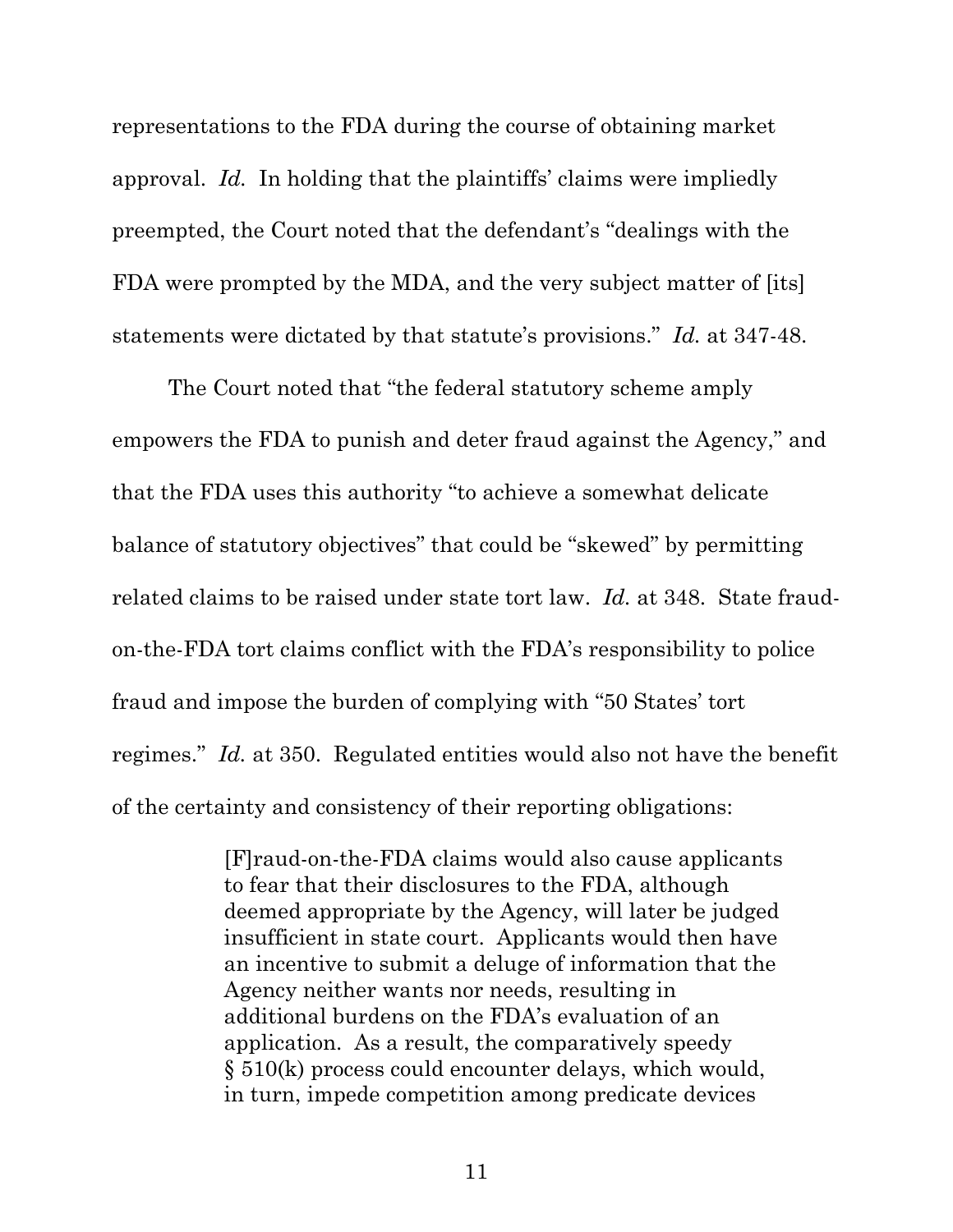and delay health care professionals' ability to prescribe appropriate off-label uses.

*Id.* at 351. The Court concluded that there is "clear evidence that Congress intended that the MDA be enforced exclusively by the Federal Government." *Id.* at 352 (citing 21 U.S.C. § 337(a)).

*Buckman* explicitly distinguished *Lohr*, rejecting an attempt to analogize the common law negligence action at issue in *Lohr* to a fraudon-the-FDA claim, even if both claims arguably arose "from violations of FDCA requirements." *Id.* The Court held that the *Lohr* claims clearly stemmed from alleged negligence, "not solely from the violation of FDCA requirements." *Id.* In contrast, the claims in *Buckman* existed "solely by virtue of the FDCA disclosure requirements." *Id.* at 353. The Court soundly rejected the proposition that any violation of the Food, Drug and Cosmetic Act ("FDCA") will support a state law claim. *Id.*

The dissent here interprets *Buckman* and *Lohr* to contend that only a claim denoted "fraud-on-the-FDA" is impliedly preempted, and that similar state law tort claims are not. The dissent relies on *Lohr* for its conclusion that an Arizona "failure to warn" state law claim is not impliedly preempted, contending that *Buckman* did nothing to limit *Lohr*. But the only way to give effect to *Buckman* is to preempt state law claims that effectively seek to impose liability for failure to provide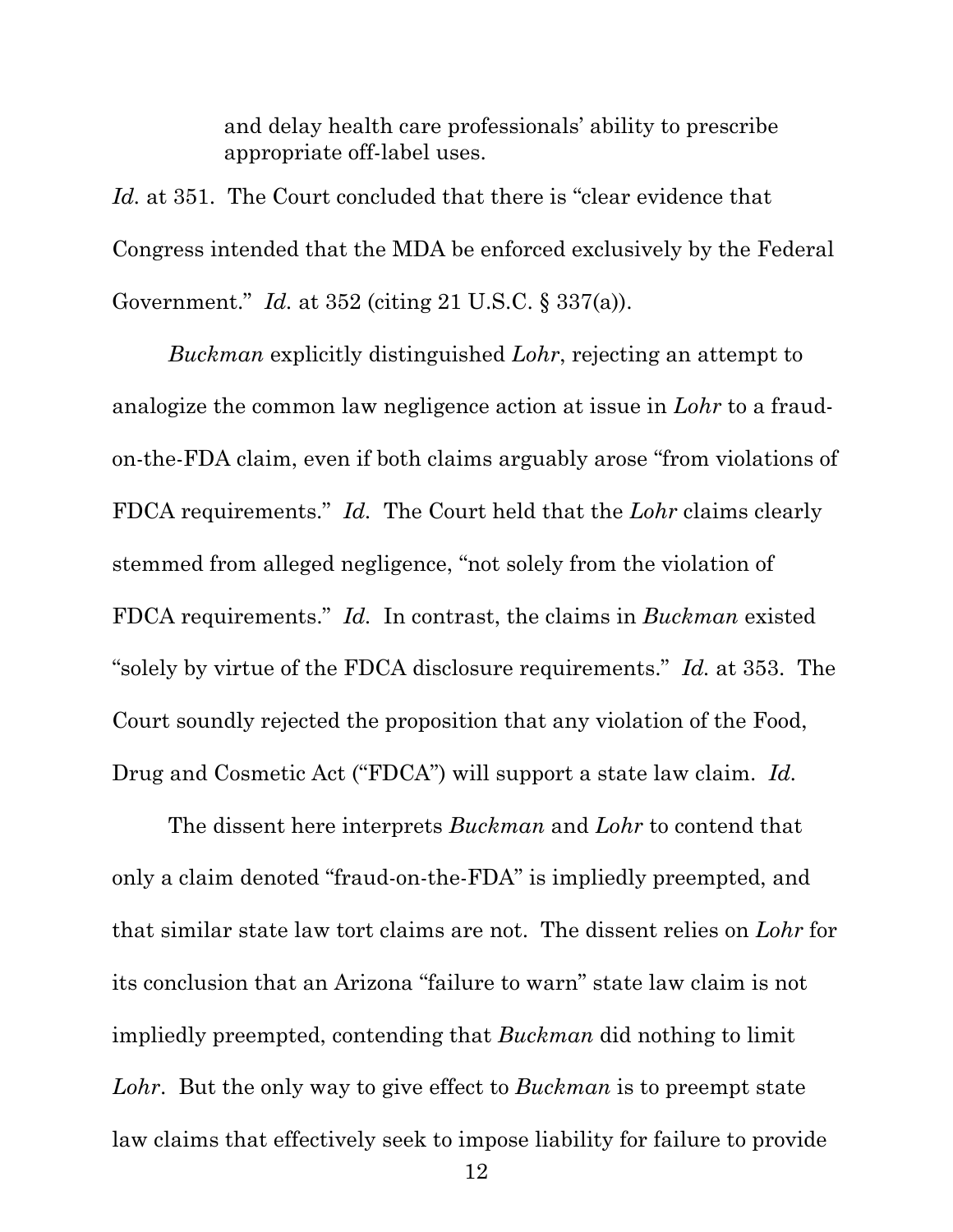information to the FDA. *See, e.g.,* James M. Beck, *The Food, Drug, and Cosmetic Act: Searching for the Crossroads of Safety and Innovation: Article: Federal Preemption in FDA-Regulated Product-Liability Litigation: Where We Are And Where We Might Be Headed*, 32 Hamline L. Rev. 657, 704-705 (2009) ("A majority of courts have interpreted *Buckman* to extend preemption to fraud-on-the-FDA allegations where those allegations are asserted in support of some other, non-fraud cause of action. Rather, the FDA is viewed as the proper forum for such allegations. These courts concluded that agency fraud allegations pose the same burdens on the FDA's functioning whether or not stated as an independent cause of action."). Central to *Buckman's* holding is that state tort litigation can be disruptive, exert an "extraneous pull on the scheme established by Congress," and therefore is preempted by that scheme. *Buckman*, 531 U.S. at 353.

*Riegel* adhered to *Buckman's* observations in noting that the MDA created a scheme of federal oversight for medical devices and "swept back" state oversight schemes. *Riegel*, 552 U.S. at 316. Before the enactment of that legislation, states had been largely responsible for oversight of these devices. *Id.* The MDA calibrated the amount of FDA oversight to the amount of risk presented by a device, providing the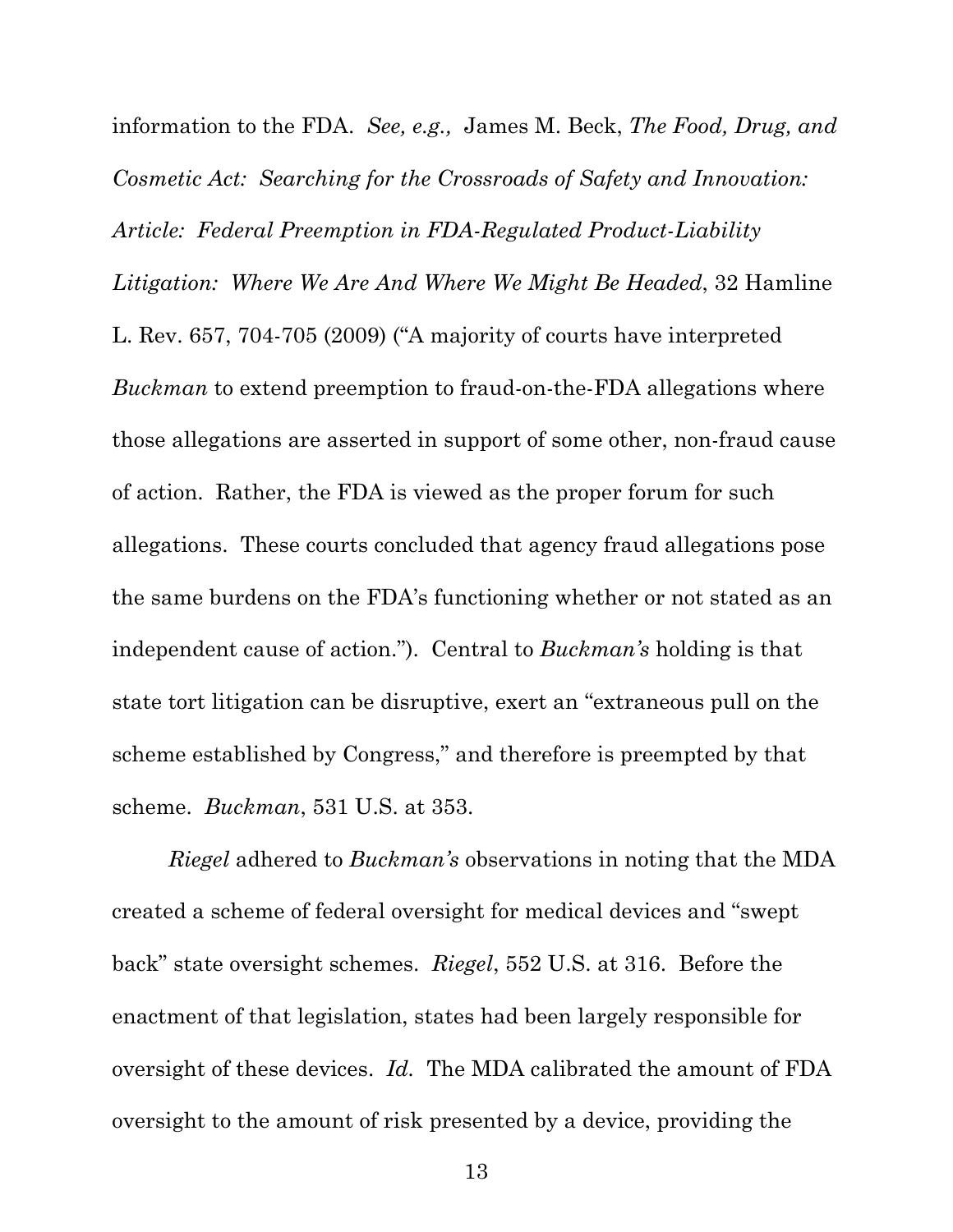most oversight for Class III devices such as the one at issue here. *Id.* at 316. Devices are assigned to Class III if a less stringent classification would not provide reasonable assurance of safety and effectiveness, and they may present a potential unreasonable risk of illness or injury. *Id*. at 316 (citing  $\S$  360c(a)(1)(C)(ii)). It is the FDA's objective and duty to balance risk with benefit. The FDA may "thus approve devices that present great risks if they nonetheless offer great benefits in light of available alternatives." *Riegel*, 552 U.S. at 318.

This Court has noted that *Buckman*'s implied preemption holding is consistent with the FDCA's prohibition on any private enforcement of the statute. *PhotoMedex, Inc. v. Irwin*, 601 F.3d 919, 924 (9th Cir. 2010) (discussing 21 U.S.C. § 337(a)). The *Buckman* court held that this "leaves no doubt that it is the Federal Government rather than private litigants who are authorized to file suit for noncompliance with the medical device provisions." *Buckman*, 531 U.S. at 349 n.4. Indeed, section 337(a) "limits the ability of a private plaintiff to pursue state law theories where such claims collide with the exclusive enforcement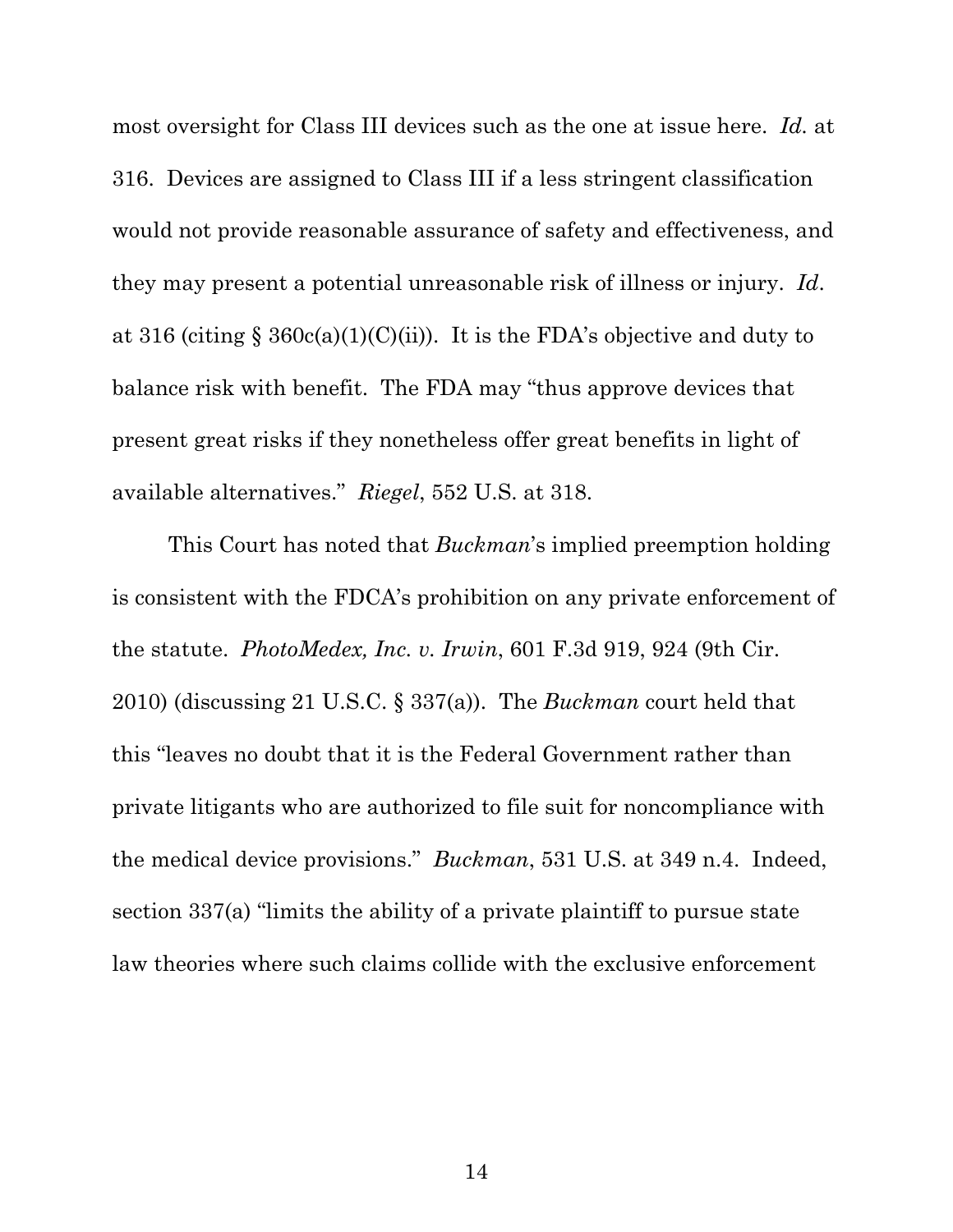power of the federal government." *PhotoMedex*, 601 F.3d at 924 (citing *Buckman*, 531 U.S. at 343, 349-50, 353).<sup>2</sup>

The majority correctly recognizes that the existence of an FDA warning letter does not change the holding of *Buckman.* The dissent appears to have adopted Plaintiffs' interpretation of *Buckman*, i.e., that the case only requires preemption where the FDA has not previously determined that the manufacturer violated federal reporting requirements However, as the majority notes, Plaintiffs would have this Circuit follow the concurrence in *Buckman* rather than the majority holding in that case. (Maj. Op. at 4097-4098.) Most courts have rejected this interpretation of *Buckman* to hold that claims alleging that manufacturers withheld or misrepresented information to the FDA are impliedly preempted. *See* Gregory J. Wartman, *Life After* 

-

<sup>2</sup> In *PhotoMedex*, the FDA corresponded with the defendant about potential issues in its clearance, but ultimately cleared the device, elected not to find a violation, and chose not to take any enforcement action. *Id.* at 930. The Court therefore did not address the question of whether the plaintiffs could have pursued a claim had the FDA taken affirmative enforcement action and found a violation. *Id.* at 930 n.6. In any event, warning letters such as those in *PhotoMedex* are not final agency actions and do not indicate that illegal activity has occurred. *See Summit Technology, Inc. v. High-Line Medical Instruments Co.*, 933 F. Supp. 918, 934 n.9 (C.D. Cal. 1996) (rejecting plaintiff's claim that warning letters indicated illegal conduct; "after further review, the FDA could ultimately decide . . . that [the conduct] is entirely legal").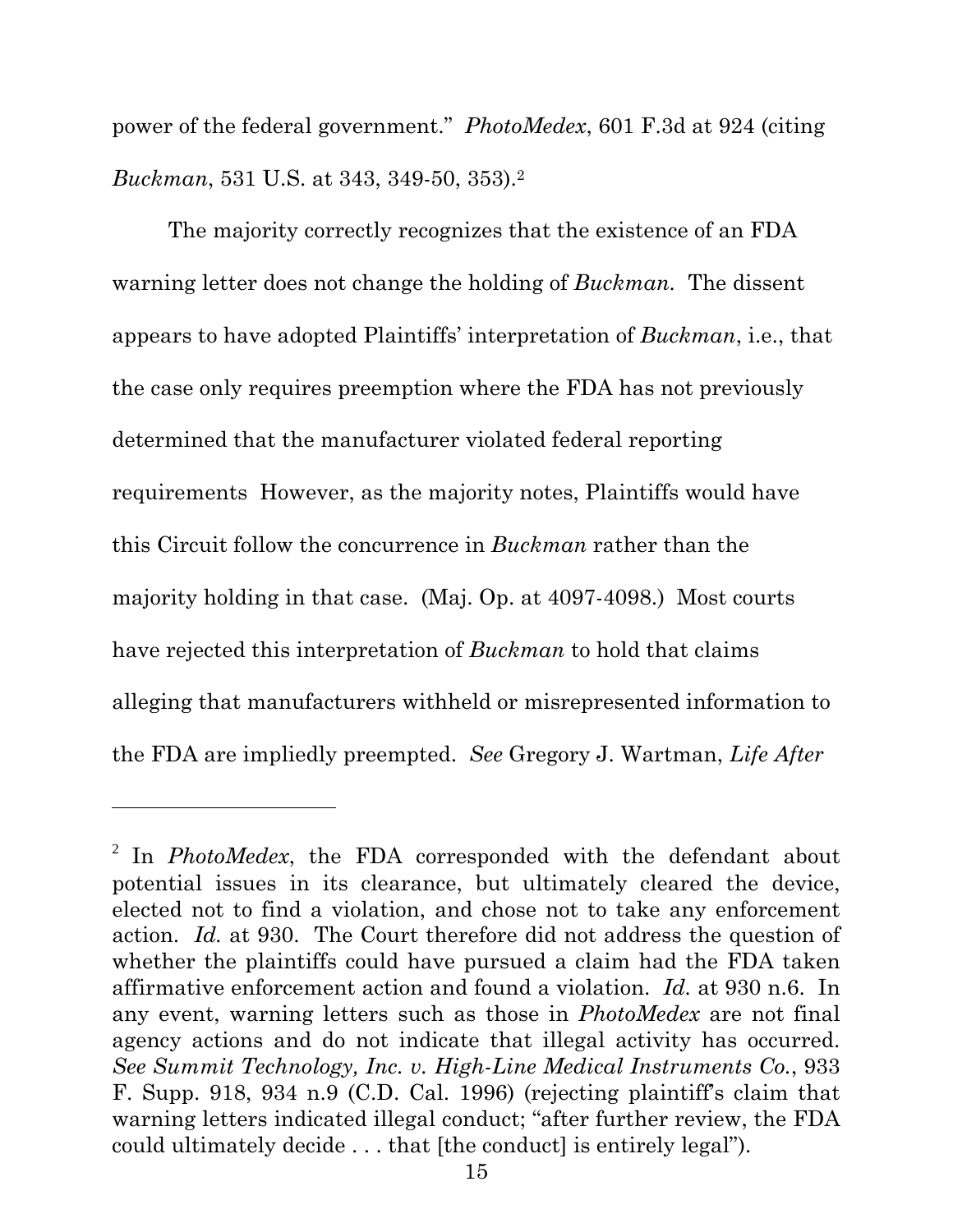Riegel: *A Fresh Look at Medical Device Preemption One Year After*  Riegel v. Medtronic, Inc., 64 Food Drug L.J. 291, 305 (2009).

The dissent's reliance on *Lohr* also is misplaced. As the majority in this case recognized, *Lohr* did not address implied preemption at all. Maj. Op. at 4094, n.1 (citing *Buckman*, 531 U.S. at 352). Moreover, the *Lohr* claims "arose from the manufacturer's alleged failure to use reasonable care in the production of the product, not solely from the violation of FDCA requirements." *Buckman*, 531 U.S. at 352. In contrast, the fraud claims in *Buckman* were based solely on federal reporting requirements.

Finally, *Lohr* concerned the question whether a device approved through the substantial equivalent "510(k) process" was expressly preempted, and held that the general requirements set out in the 510(k) process were not preemptive requirements. But this holding is simply irrelevant here in light of the Court's later decision in *Riegel*, which is on all fours with the instant case. Both *Riegel* and the instant case concern devices that have undergone the more rigorous pre-market approval process, making much of the discussion in *Lohr* inapposite to this matter. The *Buckman* court recognized the potential for confusion in light of *Lohr,* and thus distinguished *Lohr* on the basis that its claims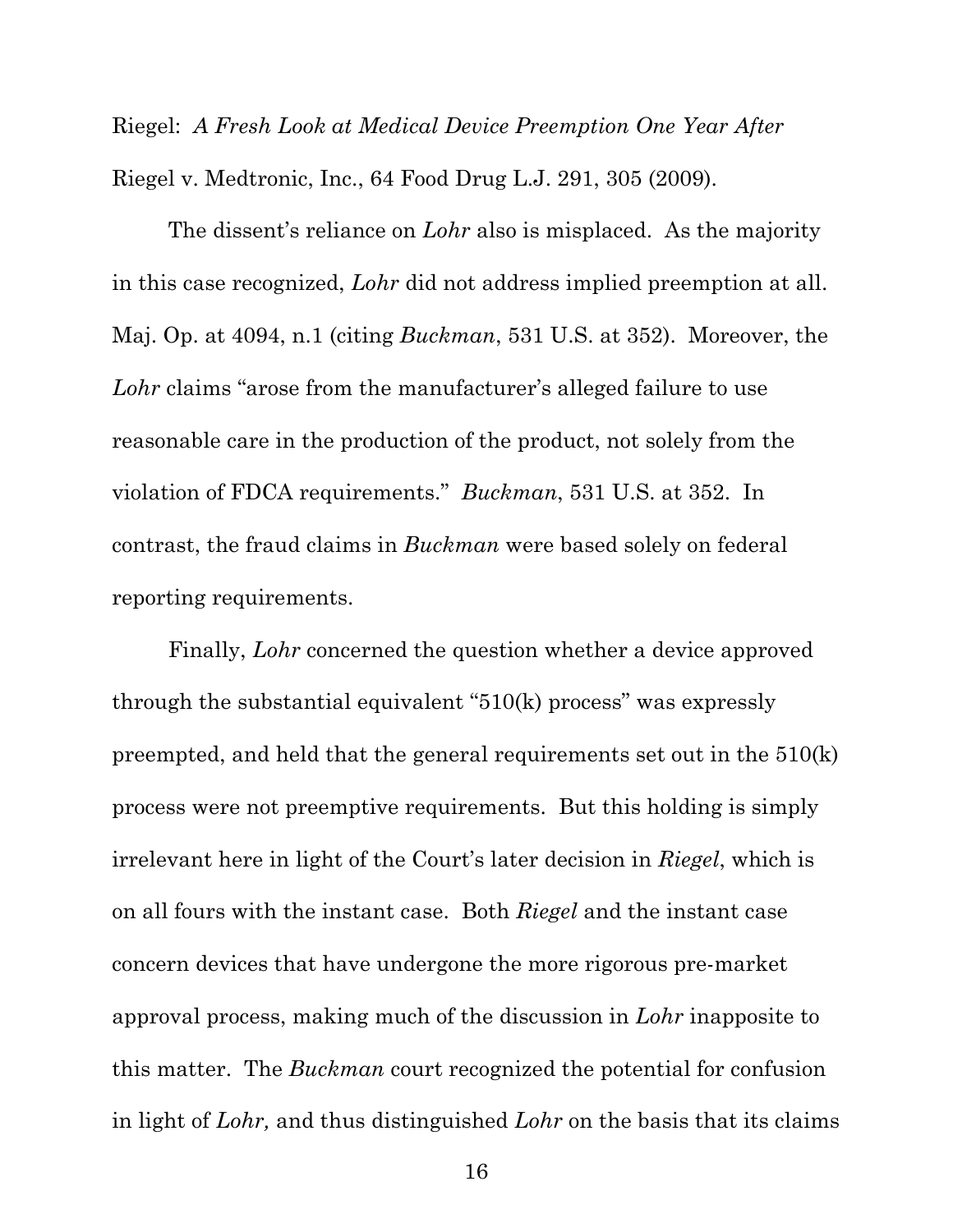"arose from the manufacturer's alleged failure to use reasonable care in the production of the product, not solely from the violation of FDCA requirements." *Buckman*, 531 U.S. at 352. The dissent simply misapprehends *Buckman*, which did not abandon *Lohr* but limited its application by specifying that *Lohr*'s allowance for parallel claims does not extend to fraud-on-the-FDA and like claims that are not based on traditional common law duties.

In this case, Plaintiffs' claim is of the same type as that brought in *Buckman*. Plaintiffs' amended claim is not a traditional tort claim, but rather a fraud-on-the-FDA-style claim based on Medtronic's alleged withholding of information it was obligated to report to the FDA under federal law. Whether the alleged withholding of information occurs premarket or post-market, the alleged violation is of the same kind. *See Lofton v. McNeil Consumer & Specialty Pharm.*, 672 F.3d 372, 379 (5th Cir. 2012) (citing *Buckman*, 531 U.S. at 347-48) (holding, "Disclosures to the FDA are 'uniquely federal' and thus beyond the states' traditional police power."); *McCutcheon v. Zimmer Holdings, Inc.*, 586 F. Supp. 2d 917, 922 (N.D. Ill. 2008) (holding that an alleged failure to disclose all relevant information to the FDA "essentially equates" to a state law prohibition against fraudulent representations to the FDA).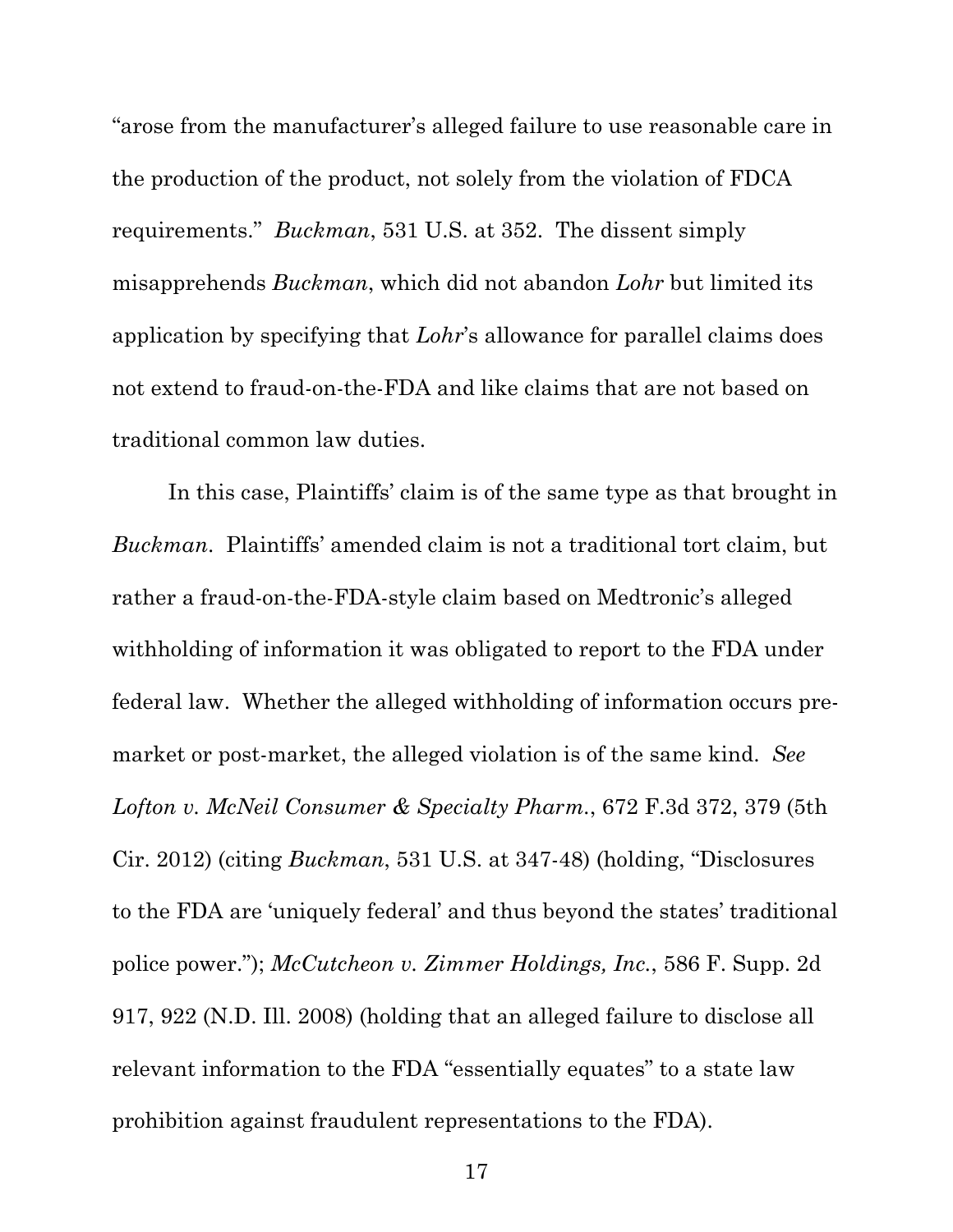Accordingly, the majority's straightforward application of *Buckman*

should be followed by this Court *en banc.* 

# **Conclusion**

For the reasons stated above, this *en banc* Court should affirm the panel opinion in this case.

Dated: August 29, 2012 Respectfully submitted,

SNELL & WILMER L.L.P.

 By: /s/ Mary-Christine Sungaila MARY-CHRISTINE SUNGAILA *Attorneys for Amicus Curiae DRI-The Voice of the Defense Bar*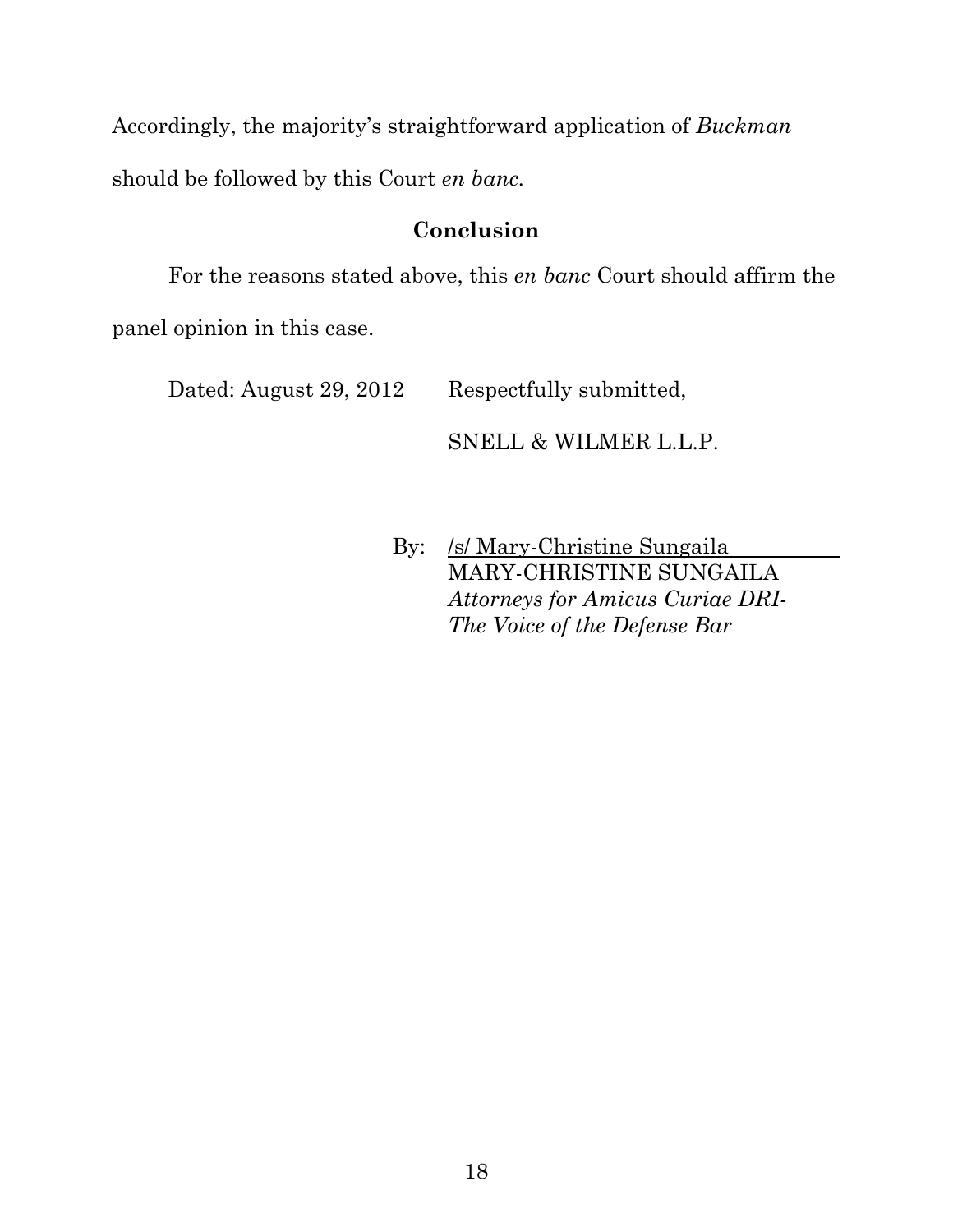## **Certificate of Compliance**

Certificate of Compliance with Type-Volume Limitation, Typeface Requirements, and Type Style Requirements.

- 1. This brief complies with the type-volume limitation of Fed. R. App. P. 32(a)(7)(B) because this brief contains 3,477 words, excluding the parts of the brief exempted by Fed. R. App. P. 32(a)(7)(B).
- 2. This brief complies with the type face requirements of Fed. R. App. P. 32(a)(5) and the type style requirements of Fed. R. App. P. 32(a)(6) because this brief has been prepared in a proportionally spaced typeface using a Microsoft Word 2010 processing program in 14-point Century Schoolbook type style.

Dated: August 29, 2012

#### SNELL & WILMER L.L.P.

By: /s/ Mary-Christine Sungaila MARY-CHRISTINE SUNGAILA *Attorneys for Amicus Curiae DRI –The Voice of the Defense Bar*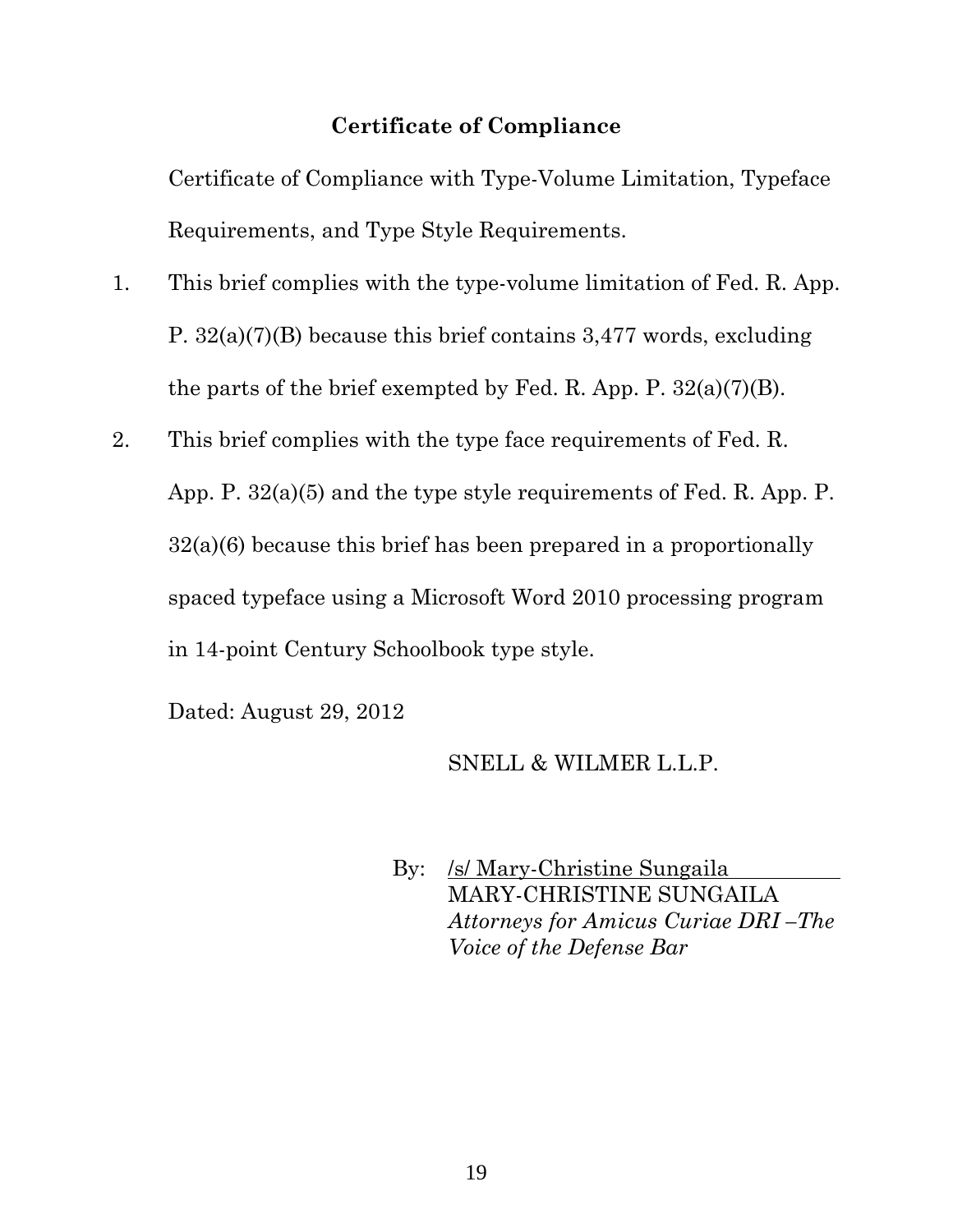# **Statement of Related Cases**

There are no known related cases pending in this Court.

Dated: August 29, 2012

## SNELL & WILMER L.L.P.

By: /s/ Mary-Christine Sungaila MARY-CHRISTINE SUNGAILA *Attorneys for Amicus Curiae DRI – The Voice of the Defense Bar*